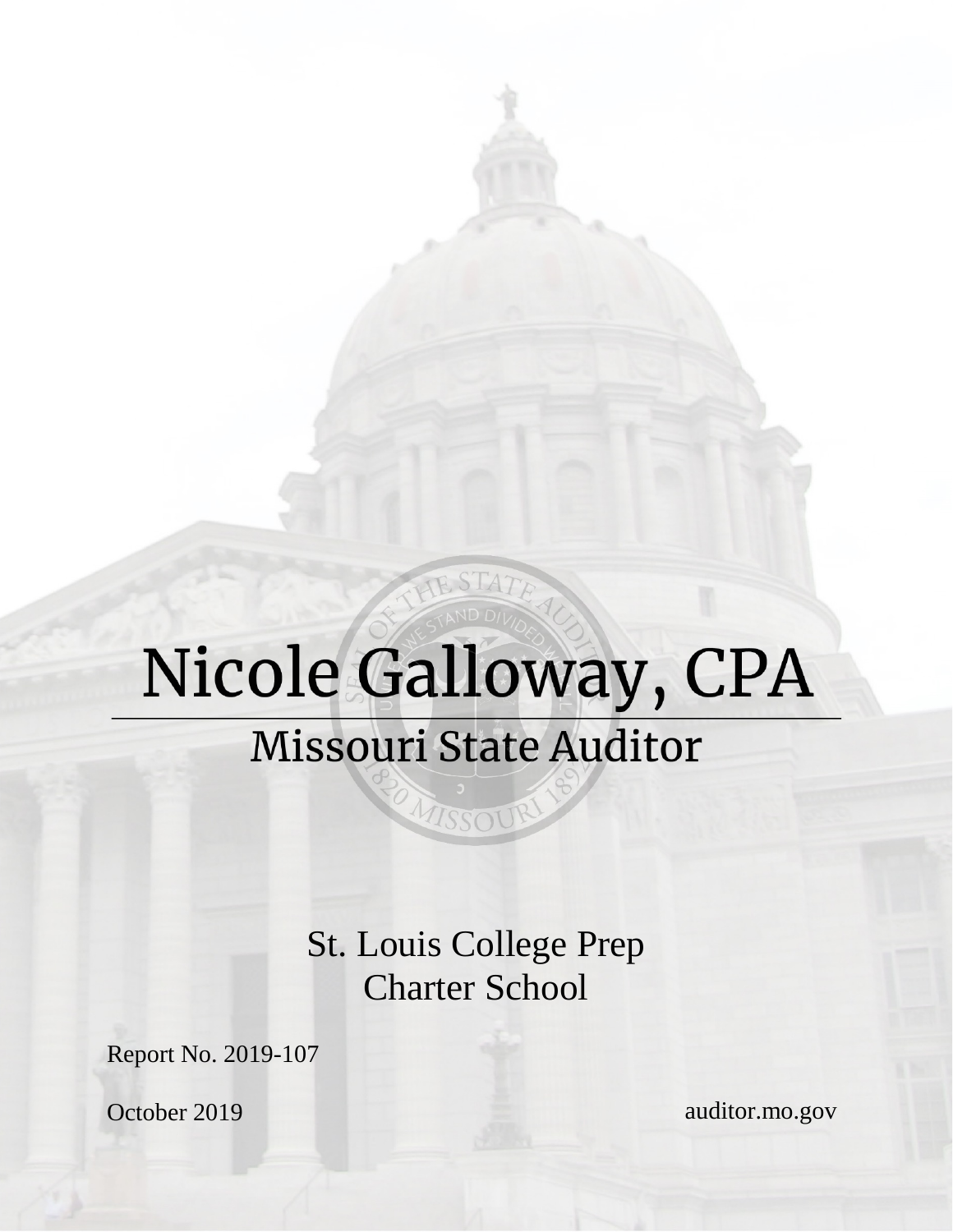

## **Findings in the audit of the St. Louis College Prep Charter School**

| <b>Attendance Data and</b><br>Procedures                | The St. Louis College Prep Charter School (SCP) attendance data reported to<br>the Department of Elementary and Secondary Education (DESE)<br>significantly overstated actual attendance resulting in excess state funding<br>totaling at least \$1.4 million. The SCP core calendar reported to the DESE<br>did not reflect the actual days and hours students attended class. Summer<br>school instruction hours provided to SCP students did not meet the<br>requirements established by state law and should have been considered as part<br>of the school's core calendar. Remedial instruction hours provided to SCP<br>students did not meet the requirements established by state law. In addition<br>to the concerns with the increased school hours, the SCP improperly reported<br>increased individual student attendance. |
|---------------------------------------------------------|----------------------------------------------------------------------------------------------------------------------------------------------------------------------------------------------------------------------------------------------------------------------------------------------------------------------------------------------------------------------------------------------------------------------------------------------------------------------------------------------------------------------------------------------------------------------------------------------------------------------------------------------------------------------------------------------------------------------------------------------------------------------------------------------------------------------------------------|
| <b>Closure and Outstanding</b><br>Liabilities           | The school's sponsor and Board mutually agreed the school could no longer<br>operate past the 2018-2019 school year due to the significance of<br>overpayments of state funding and, as a result, has begun closure procedures,<br>which require the school to resolve financial obligations. The SCP had<br>outstanding liabilities/obligations totaling approximately \$3.5 million,<br>including the \$1.4 million in excess state funding received.                                                                                                                                                                                                                                                                                                                                                                                |
| <b>Student Enrollment and</b><br><b>Personnel Files</b> | Student enrollment was not always properly documented and personnel files<br>were not always complete making it more difficult to ensure required closure<br>procedures could be followed. Out of 40 student files reviewed from the<br>2016-2017, 2017-2018, and 2018-2019 school years, 3 (7.5 percent) of the<br>enrollment packets could not be located and another 26 (65 percent) were<br>incomplete. Personnel records for all 5 employees reviewed were not<br>complete and/or maintained in accordance with school board policy.                                                                                                                                                                                                                                                                                              |
| <b>Credit Card Procedures</b>                           | Credit card procedures needed improvement. SCP personnel made<br>unsupported and other questionable credit card purchases.                                                                                                                                                                                                                                                                                                                                                                                                                                                                                                                                                                                                                                                                                                             |
| <b>Sunshine Law</b>                                     | The Board did not always prepare closed session meeting minutes and did not<br>record a roll call vote to enter into closed session. In addition, meeting<br>minutes did not document all Board actions and decisions.                                                                                                                                                                                                                                                                                                                                                                                                                                                                                                                                                                                                                 |

In the areas audited, the overall performance of this entity was **Poor**.\*

**\***The rating(s) cover only audited areas and do not reflect an opinion on the overall operation of the entity. Within that context, the rating scale indicates the following:

- **Excellent:** The audit results indicate this entity is very well managed. The report contains no findings. In addition, if applicable, prior recommendations have been implemented.
- **Good:** The audit results indicate this entity is well managed. The report contains few findings, and the entity has indicated most or all recommendations have already been, or will be, implemented. In addition, if applicable, many of the prior recommendations have been implemented.
- Fair: The audit results indicate this entity needs to improve operations in several areas. The report contains several findings, or one or more findings that require management's immediate attention, and/or the entity has indicated several recommendations will not be implemented. In addition, if applicable, several prior recommendations have not been implemented.
- **Poor:** The audit results indicate this entity needs to significantly improve operations. The report contains numerous findings that require management's immediate attention, and/or the entity has indicated most recommendations will not be implemented. In addition, if applicable, most prior recommendations have not been implemented.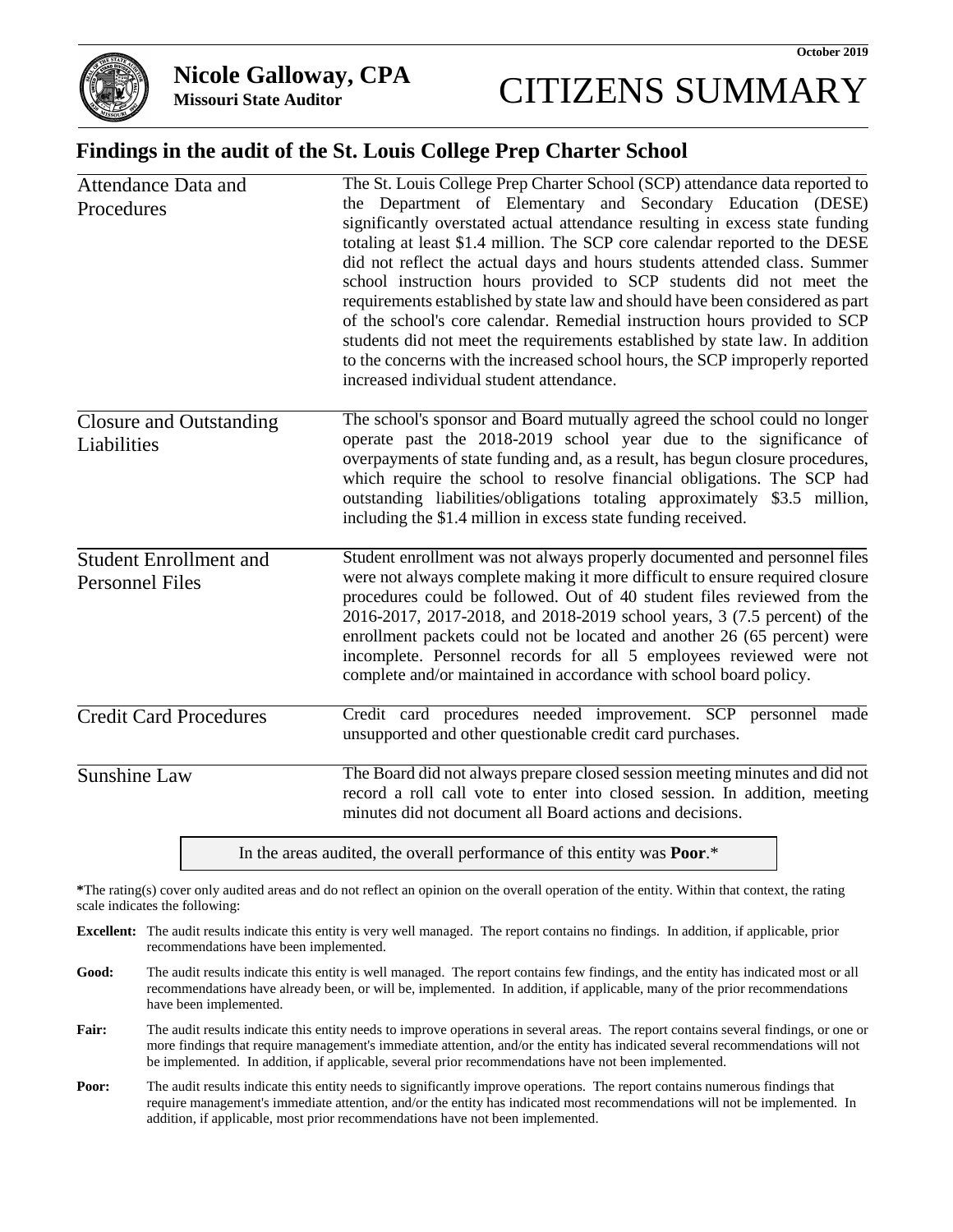# St. Louis College Prep Charter School Table of Contents

| <b>State Auditor's Report</b>                                      |                                                                     | 2 |
|--------------------------------------------------------------------|---------------------------------------------------------------------|---|
| Introduction                                                       |                                                                     |   |
| <b>Management Advisory</b><br>Report - State Auditor's<br>Findings |                                                                     |   |
| Appendixes                                                         | A<br>Supporting Documentation - Unsupported, Questionable, and<br>B |   |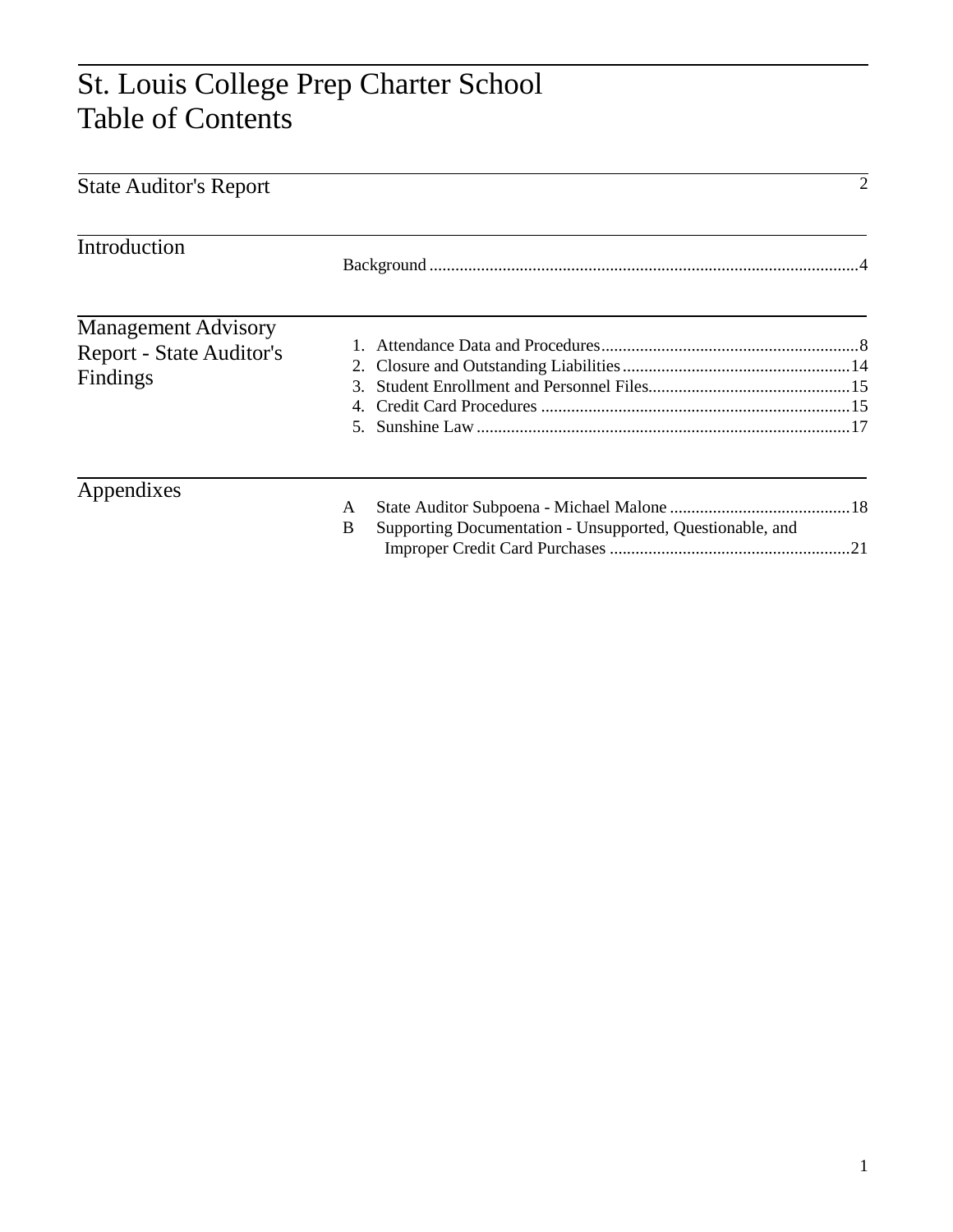

# **NICOLE GALLOWAY, CPA Missouri State Auditor**

To the Board of Directors St. Louis College Prep Charter School

The State Auditor conducted an audit of the St. Louis College Prep Charter School under authority granted in Section 29.205, RSMo. A request for an audit was received from the Department of Elementary and Secondary Education (DESE) after concerns were reported to the DESE regarding attendance reporting. We have audited certain operations of the charter school in fulfillment of our duties. The charter school engaged Daniel Jones and Associates, Certified Public Accountants (CPAs), to audit the charter school's financial statements for the year ended June 30, 2018. To minimize duplication of effort, we reviewed the report and substantiating working papers of the CPA firm. The scope of our audit included, but was not necessarily limited to, the year ended June 30, 2018, and the period of July 1, 2018, to March 29, 2019. The objectives of our audit were to:

- 1. Evaluate the charter school's internal controls over significant management and financial functions.
- 2. Evaluate the charter school's compliance with certain legal provisions.
- 3. Evaluate the economy and efficiency of certain management practices and procedures, including certain financial transactions.
- 4. Evaluate the internal controls and accuracy of the charter school's enrollment and attendance recording and reporting and the impact on state funding.

Our methodology included reviewing minutes of meetings, written policies and procedures, financial records, and other pertinent documents; interviewing various personnel of the charter school, as well as certain external parties; and testing selected transactions. We obtained an understanding of internal controls that are significant within the context of the audit objectives and assessed whether such controls have been properly designed and placed in operation. We also obtained an understanding of legal provisions that are significant within the context of the audit objectives, and we assessed the risk that illegal acts, including fraud, and violations of applicable contract, grant agreement, or other legal provisions could occur. Based on that risk assessment, we designed and performed procedures to provide reasonable assurance of detecting instances of noncompliance significant to those provisions.

We conducted our audit in accordance with the standards applicable to performance audits contained in *Government Auditing Standards*, issued by the Comptroller General of the United States. Those standards require that we plan and perform our audit to obtain sufficient, appropriate evidence to provide a reasonable basis for our findings and conclusions based on our audit objectives. We believe that the evidence obtained provides such a basis.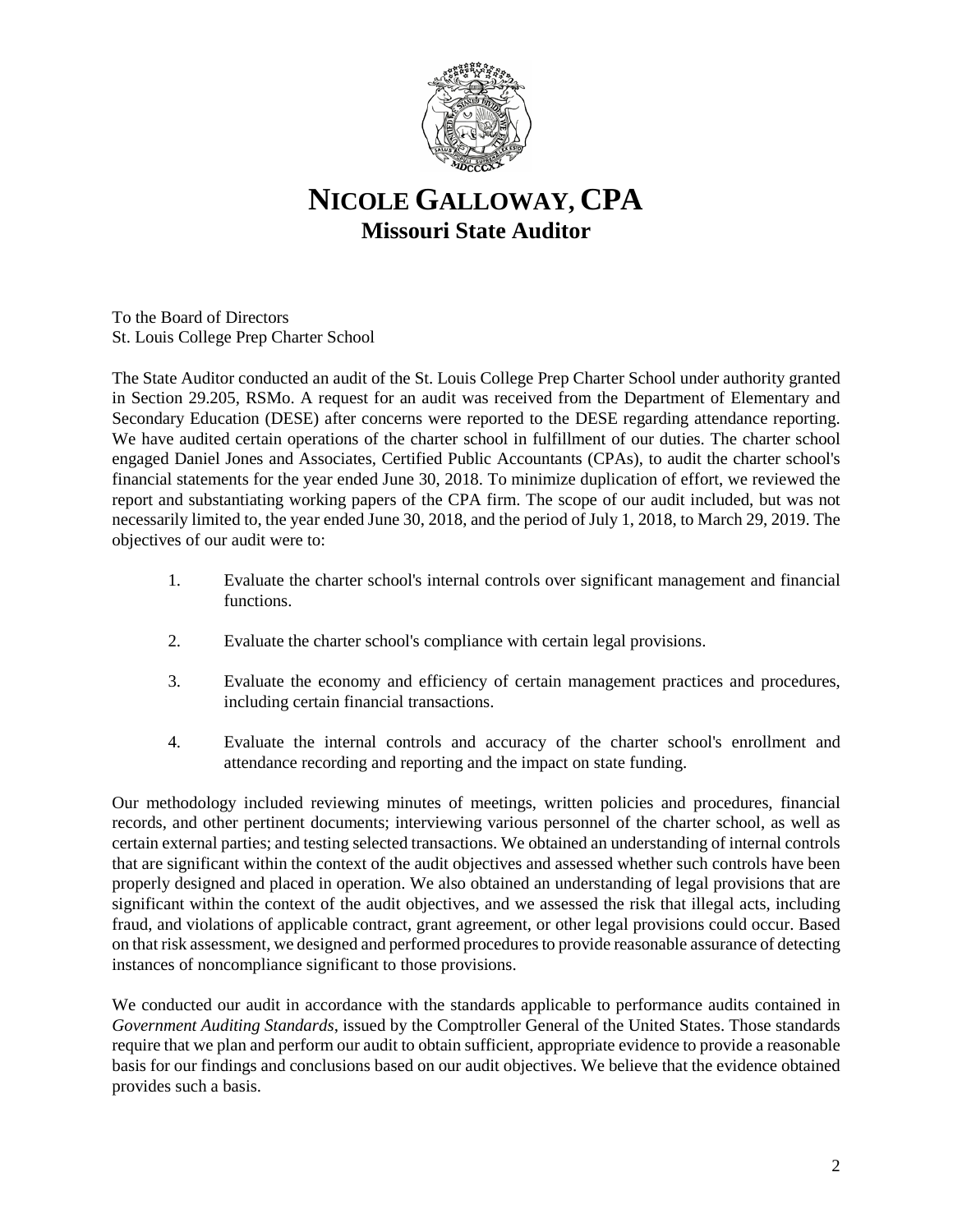For the areas audited, we identified (1) deficiencies in internal controls, (2) noncompliance with legal provisions, (3) the need for improvement in management practices and procedures, and (4) inaccurate enrollment and attendance reporting resulting in overpayment of state funding by \$1.4 million. The accompanying Management Advisory Report presents our findings arising from our audit of the St. Louis College Prep Charter School.

Motel. Calley

Nicole R. Galloway, CPA State Auditor

The following auditors participated in the preparation of this report:

Audit Staff: Zach Andrews

Director of Audits: Kelly Davis, M.Acct., CPA, CFE Audit Manager: Lori Melton, M.Acct., CPA In-Charge Auditor: Robert McArthur II Jacob Thompson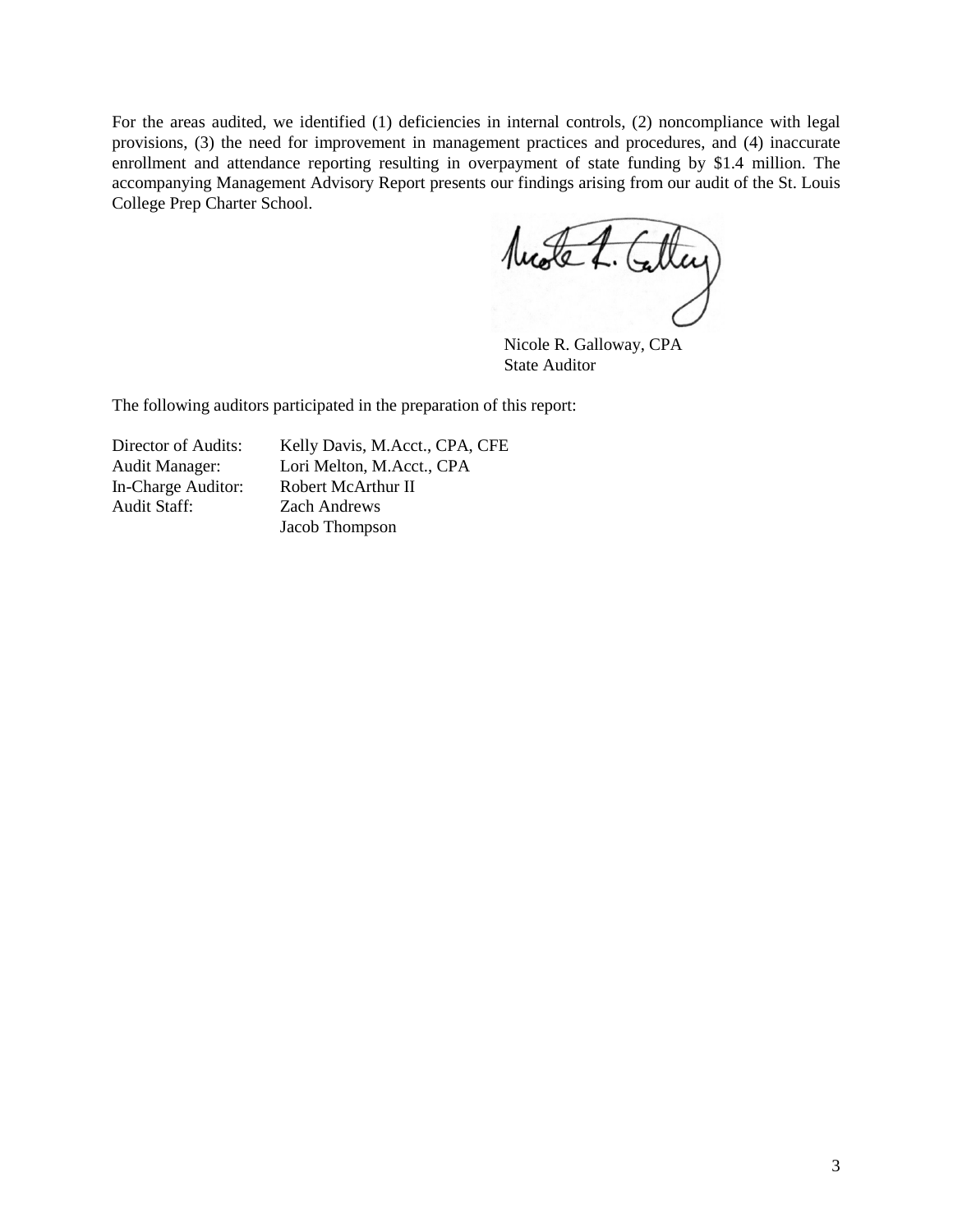| <b>Background</b> | The St. Louis College Prep Charter School (SCP) was a charter school located<br>in St. Louis, Missouri. The SCP was organized and governed under Sections<br>160.400 through 160.425, RSMo. Charter schools are independent public<br>schools, organized as nonprofit corporations by statute, that are free from<br>rules and regulations that apply to traditional public school districts unless<br>specifically identified in charter school law. In exchange for flexibility,<br>charter school sponsors are to hold the charter schools accountable for results.                                                                                                                                                                                                                                                     |
|-------------------|----------------------------------------------------------------------------------------------------------------------------------------------------------------------------------------------------------------------------------------------------------------------------------------------------------------------------------------------------------------------------------------------------------------------------------------------------------------------------------------------------------------------------------------------------------------------------------------------------------------------------------------------------------------------------------------------------------------------------------------------------------------------------------------------------------------------------|
|                   | In accordance with Section 160.415.4, RSMo, a charter school that has<br>declared itself as a local education authority receives funding from the<br>Department of Elementary and Secondary Education (DESE) based on<br>attendance in the same manner as other school districts. The DESE reduces<br>the local school district's funding allocation based on the charter school<br>attendance and disburses this funding to the charter school. Charter schools<br>also receive federal funding through the DESE.                                                                                                                                                                                                                                                                                                         |
| School            | The SCP began operating in the City of St. Louis in August 2011. In<br>accordance with Section 160.400, RSMo, the SCP formed as a nonprofit<br>corporation on March 15, 2010. The school began as a 5th-6th grade school<br>for the 2011-2012 school year, and added an additional grade every year until<br>the 2016-2017 school year when the SCP removed the 5th grade and added<br>10th grade. The SCP then added 11th and 12th grades in the 2017-2018 and<br>2018-2019 school years, respectively. The SCP served students ages 11 to 20<br>in grades 6 through 12 for the 2018-2019 school year. The SCP adopted a<br>year-long school calendar that consisted of five instructional cycles that were<br>7 to 8 weeks each, beginning in August and ending in July. The SCP also<br>adopted an extended school day. |
|                   | The SCP operated at a leased location at 2900 S. Grand Ave from April 2011<br>to June 2015, when the school moved to a new location at 1224 Grattan Street<br>purchased in June 2015. Total enrollment was 306 for the 2017-2018 charter<br>school year.                                                                                                                                                                                                                                                                                                                                                                                                                                                                                                                                                                   |
|                   | The seven member Board of Directors (Board) acts as the policy-making<br>body for the charter school's operations. Board members serve without<br>compensation. Members of the Board at March 29, 2019, were                                                                                                                                                                                                                                                                                                                                                                                                                                                                                                                                                                                                               |
|                   | Steve Singer, President<br>Patrick Banks, Vice-President<br>Tricia Gooden, Secretary<br>Suzanne DeZego, Member<br>Auriel Kirkland, Member<br>Justin Moses, Member<br>Jack Horgan, Member                                                                                                                                                                                                                                                                                                                                                                                                                                                                                                                                                                                                                                   |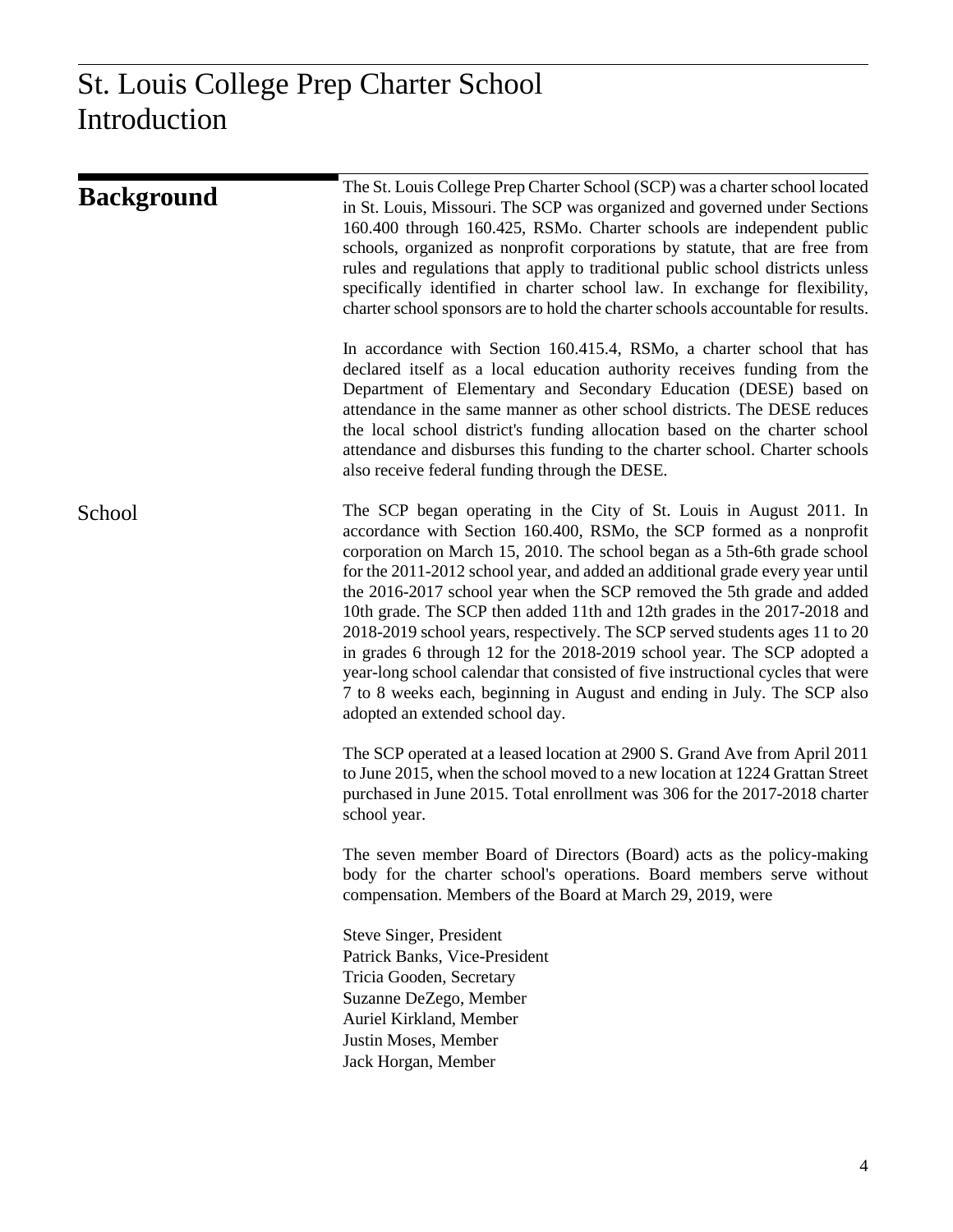

### St. Louis College Prep Charter School Background

The charter school's interim Executive Director at March 29, 2019, was Lauren Chaney. Ms. Chaney was hired as interim Executive Director on November 8, 2018, following the resignation of the former Executive Director, Michael Malone. Her annual compensation remained the same as that of her former position as high school principal, \$89,922.

Prior to his resignation, the former Executive Director's annual compensation was \$100,999. He had been the SCP's Executive Director since the school's inception in 2011.

The University of Missouri-St. Louis (UMSL) is the SCP's sponsor. In order for a charter school to be established, the school must have a sponsor. This sponsor is responsible for accepting and reviewing the application submitted by the proposed school. From this application, a charter can be granted. This charter includes a legally binding performance contract as well as several other areas that are outlined in Sections 160.405 and 167.349, RSMo. The sponsor is also responsible for approving amendments to the charter and overseeing the school to make sure the school is fulfilling the obligations of the charter. Sponsor

On December 21, 2018, the State Auditor's Office (SAO) received notice from the DESE of allegations of financial impropriety concerning the SCP. DESE officials informed the SAO that Michael Malone, former Executive Director, admitted to intentionally misreporting the attendance for the 2017- 2018 school year and resigned November 1, 2018. On January 7, 2019, the SAO met with the DESE officials to discuss the concerns and on January 11, 2019, agreed to perform an audit of the SCP. On February 19, 2019, the SAO began an audit of the SCP, including conducting interviews of school representatives and gathering and securing school records, including attendance records. Attendance issues

> In September 2018, UMSL staff reported concerns about 2017-2018 and the 2018-2019 school years to the DESE. UMSL staff discussed the concerns with the SCP Executive Director. Additionally, on October 19, 2018, a former employee of the SCP met with UMSL staff and made several allegations regarding the Executive Director's actions when reporting attendance. On October 23, 2018, UMSL personnel contacted the Board President to discuss concerns related to the Executive Director's attendance reporting. After this conversation, the SCP's independent auditor found discrepancies in the 2017- 2018 school year attendance data and communicated these findings to the Executive Director. On November 1, 2018, the Executive Director notified the Board President of these discrepancies. During this conversation the Board President informed the Executive Director of the October conversation that took place with UMSL personnel, and that the Board was going to conduct an independent investigation of attendance reporting. The Executive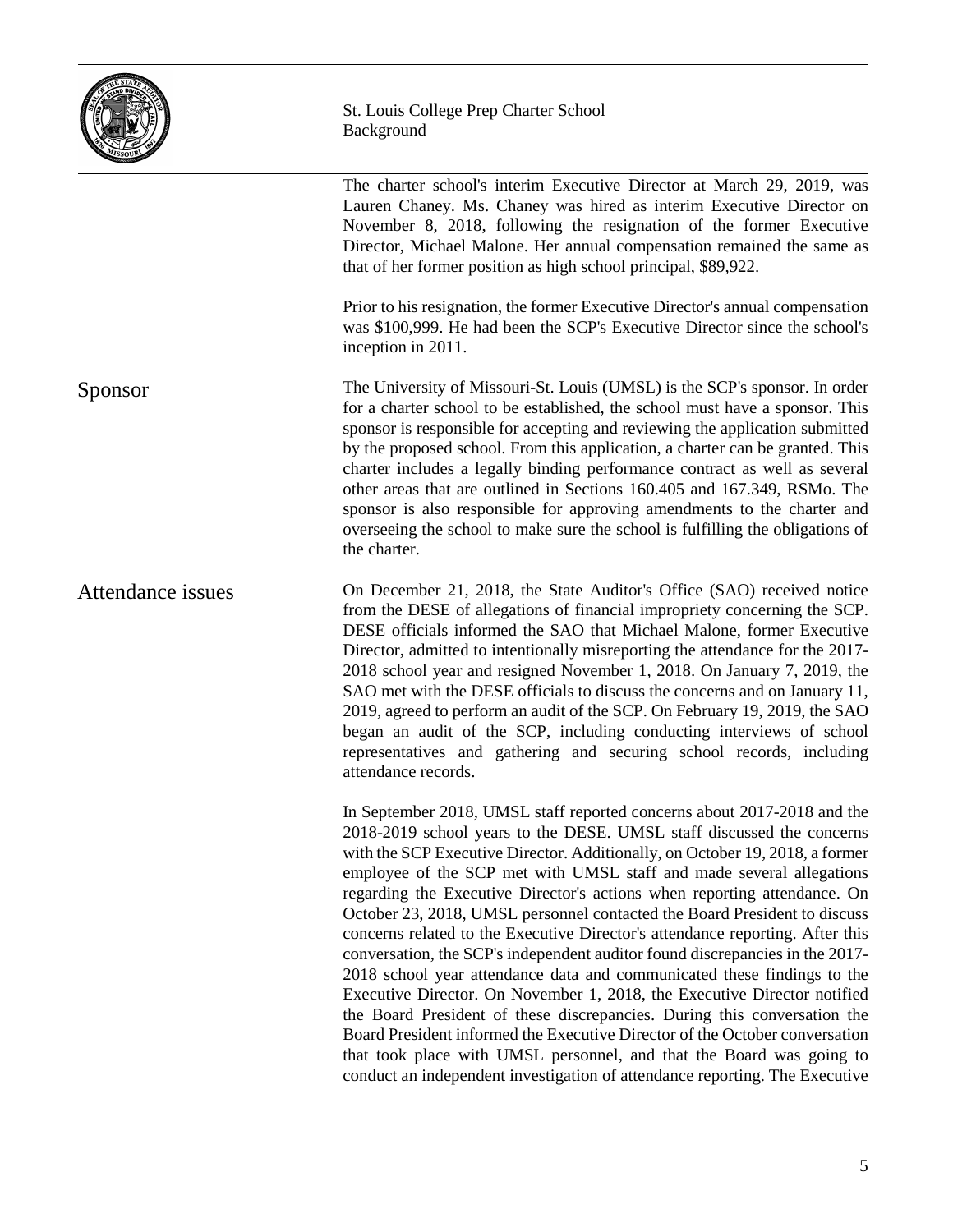

St. Louis College Prep Charter School Background

Director subsequently admitted to intentionally misreporting the SCP attendance for the 2017-2018 school year and resigned.

Information about the enrollment<sup>[1](#page-7-0)</sup> of a school, the courses the school will offer, and the hours in a regular school day is reported to the DESE through the Missouri Student Information System several times a year. The school's attendance information is submitted in June of every year. The former Executive Director was responsible for completing and certifying the final submissions of the SCP's attendance information to the DESE. Attendance reported to the DESE

- In November 2018, the Board engaged LDR AdmServices, LLC for an independent audit of attendance. Findings from this report, completed on December 16, 2018, included: Attendance audit
	- The SCP claimed remedial hours for state funding, even though the school does not have any programs that qualify as remedial. See MAR finding number 1.
	- The SCP understated its regular school year hours to increase its total Average Daily Attendance (ADA), which includes regular full-time attendance, remedial, and summer school hours. See MAR finding number 1.
	- An estimate of the SCP's overpayment of state financial aid by the DESE. The firm compared the attendance data reported in the application used by the SCP to record attendance, TeacherEase, to attendance data submitted to the DESE. That estimate is included in the following table:

| School    | Potential       |
|-----------|-----------------|
| Year      | Overpayment     |
| 2011-2012 | 28,517.06<br>\$ |
| 2012-2013 | 170,064.52      |
| 2013-2014 | 408,215.72      |
| 2014-2015 | 142,976.81      |
| 2015-2016 | 293,889.50      |
| 2016-2017 | 672,774.88      |
| 2017-2018 | 646,322.83      |
| Total     | \$2,362,761.33  |

Source: LDR AdmServices, LLC, Review of Attendance Reporting submitted December 16, 2018

<span id="page-7-0"></span> $1$  Head count taken the last Wednesday in September of all resident and non-resident students in the attendance center and reported to the DESE for the October reporting cycle.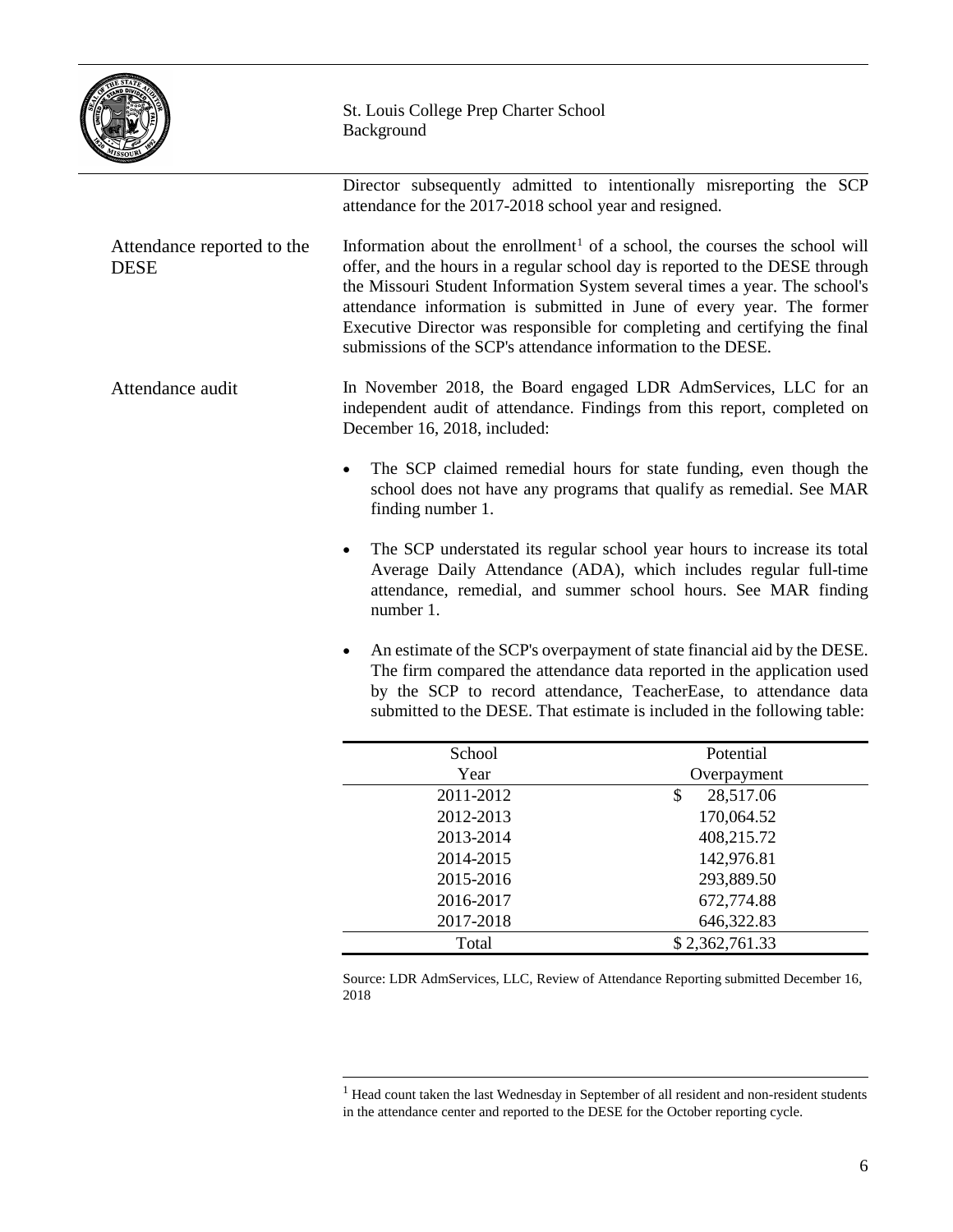|                                | St. Louis College Prep Charter School<br>Background                                                                                                                                                                                                                                                                                                                                                                                                                                                                                          |
|--------------------------------|----------------------------------------------------------------------------------------------------------------------------------------------------------------------------------------------------------------------------------------------------------------------------------------------------------------------------------------------------------------------------------------------------------------------------------------------------------------------------------------------------------------------------------------------|
| Financial audit                | The Board also engaged Daniel Jones and Associates, Certified Public<br>Accountants, to audit the charter school's financial statements for the year<br>ended June 30, 2018. The audit report, issued March 7, 2019, included several<br>findings related to the operations of the charter school. In addition, the<br>auditors also disclaimed their opinion as to the accuracy of the SCP's reported<br>attendance and propriety of credit card purchases and emphasized the SCP's<br>inability to continue to operate as a going concern. |
| <b>Closure and Dissolution</b> | On March 20, 2019, the UMSL notified the Board that by mutual agreement,<br>and in the best interest of the students of SCP, UMSL would terminate its<br>sponsorship of the SCP and the SCP would surrender its charter and close at<br>the end of the 2018-2019 school year.                                                                                                                                                                                                                                                                |
|                                | Before the SCP officially closes, according to Section 160.405, RSMo, the<br>SCP is required to complete the following procedures:                                                                                                                                                                                                                                                                                                                                                                                                           |
|                                | An orderly transition of student records to new schools and of archival<br>student records.                                                                                                                                                                                                                                                                                                                                                                                                                                                  |
|                                | The archival of business operation and transfer or repository of personnel<br>records.                                                                                                                                                                                                                                                                                                                                                                                                                                                       |
|                                | The submission of final financial reports.<br>٠                                                                                                                                                                                                                                                                                                                                                                                                                                                                                              |
|                                | The resolution of any remaining financial obligations.                                                                                                                                                                                                                                                                                                                                                                                                                                                                                       |
|                                | The disposition of the charter school's assets upon closure.                                                                                                                                                                                                                                                                                                                                                                                                                                                                                 |
|                                | A notification plan to inform parents or guardians of students, the local<br>school district, the employees' retirement systems, and the state board of<br>education within 30 days of the decision to close.                                                                                                                                                                                                                                                                                                                                |
|                                | Final dissolution of the nonprofit corporation is pending the completion of<br>final closure activities including final storage of school records and student<br>record requests.                                                                                                                                                                                                                                                                                                                                                            |
|                                | Because MAR finding numbers 4 and 5 relate to the operations of the school<br>prior to closure, and the Board is in the process of dissolution, no<br>recommendations are provided. Also, because the Board is in the process of<br>dissolution, other recommendations focus on the continuing issues resulting<br>from attendance inaccuracies and school closure.                                                                                                                                                                          |

 $\overline{a}$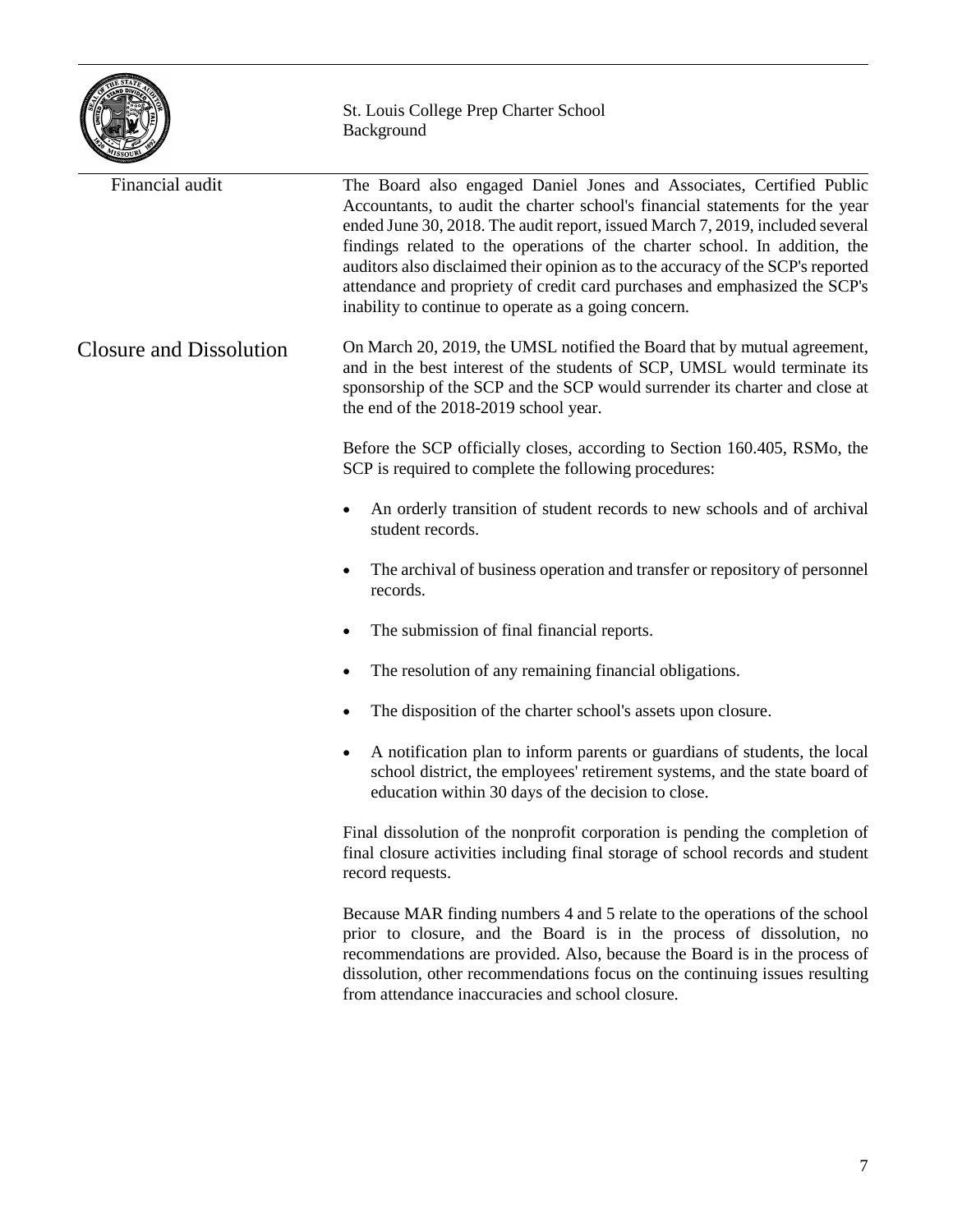## $\mathbf{D}$  anot Management Advisory Report St. Louis College Prep Charter School State Auditor's Findings

| 1. Attendance Data<br>and Procedures | The St. Louis College Prep Charter School (SCP) attendance data reported to<br>the DESE significantly overstated actual attendance resulting in excess state<br>funding totaling at least \$1.4 million (\$508,000 for the 2016-2017 school<br>year, \$621,000 for the 2017-2018 school year, and \$261,000 for the 2018-<br>2019 school year). The SCP inflated attendance amounts reported by<br>improperly reporting its core calendar and claiming remedial and summer<br>school instruction hours that did not meet DESE and statutory requirements.<br>Analysis of historical attendance data reported since the inception of the<br>school in the 2011-2012 school year shows similar concerns. In addition,<br>individual student attendance hours were inflated and the amounts reported<br>to the DESE were overstated. A lack of proper attendance procedures allowed<br>the inflated attendance reporting. |
|--------------------------------------|------------------------------------------------------------------------------------------------------------------------------------------------------------------------------------------------------------------------------------------------------------------------------------------------------------------------------------------------------------------------------------------------------------------------------------------------------------------------------------------------------------------------------------------------------------------------------------------------------------------------------------------------------------------------------------------------------------------------------------------------------------------------------------------------------------------------------------------------------------------------------------------------------------------------|
|                                      | The DESE requires all schools, including charter schools, to track attendance<br>accurately by attendance hour. The DESE uses attendance data reported by<br>schools in the Missouri Student Information System (MOSIS) to determine<br>average daily attendance (ADA) and the appropriate amount of state funds to<br>give each school through the state funding formula. The ADA is calculated<br>by dividing the actual attendance hours by the potential attendance hours to<br>determine the attendance percentage. The attendance percentage is multiplied                                                                                                                                                                                                                                                                                                                                                       |

by the enrollment amount to determine the ADA. In addition, a fraction of the number of students eligible for (1) free and reduced lunches, (2) special education, and (3) limited English proficiency are added to the school's ADA to determine its weighted average daily attendance (WADA). The higher a school's WADA, the more funding it receives. Absences reduce the amount of funding a school receives.

Every morning, SCP students began the day in advisory class at which time teachers were required to input an official count of the student attendance into the school's attendance system, TeacherEase. Any student that arrived after that time or left early had to go through the front office and the School Secretary was responsible for adjusting the attendance in TeacherEase. Also, the School Secretary was responsible for investigating and correcting any discrepancies between class attendance taken and what had been entered into TeacherEase.

The following table shows a comparison of the SCP's enrollment and ADA for the 2011-2012 through 2017-2018 school years. For 4 of 7 years, the SCP reported an ADA exceeding the school's enrollment.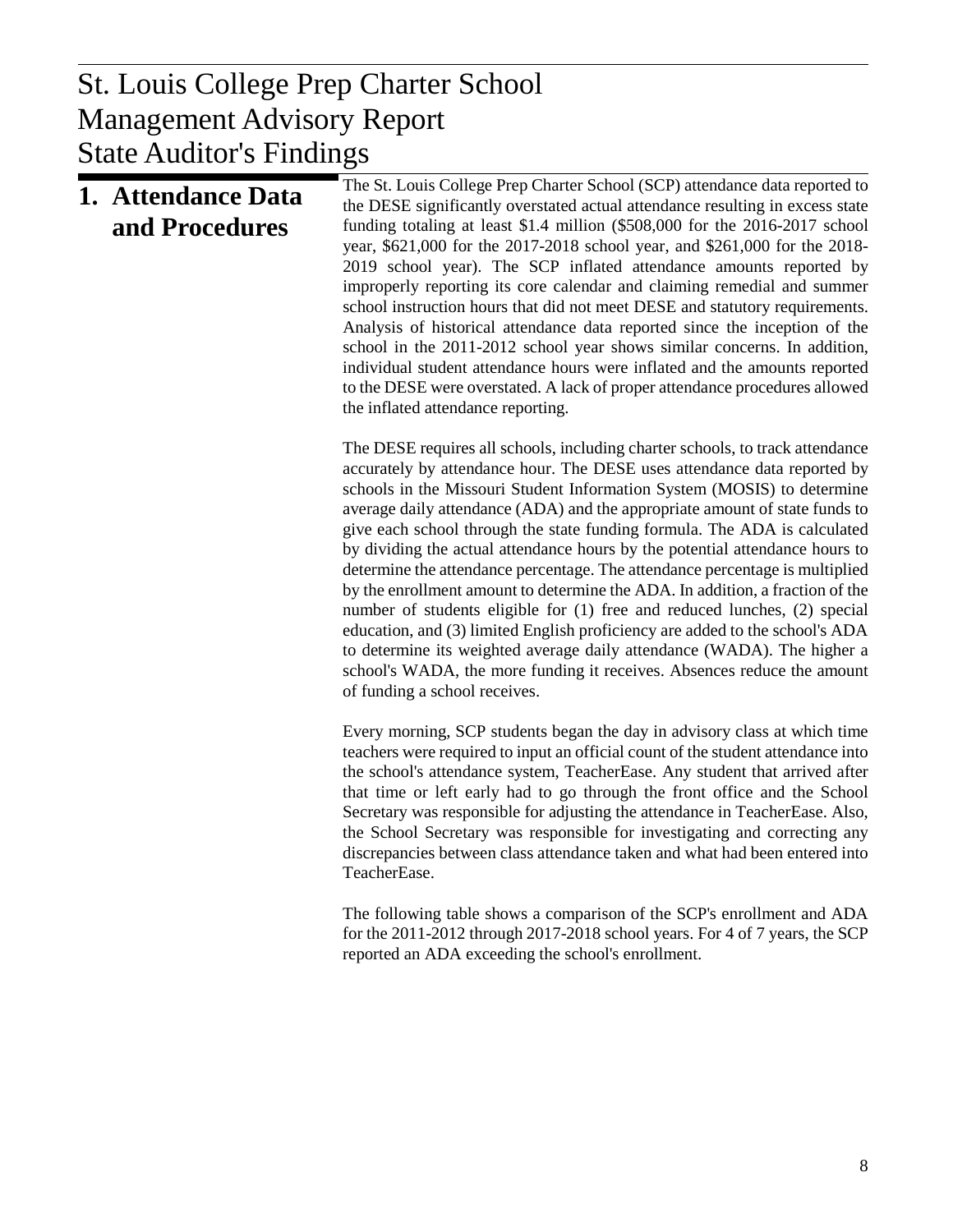

|             |            | <b>Average Daily</b> |
|-------------|------------|----------------------|
| School Year | Enrollment | Attendance           |
| 2011-2012   | 81         | 79.0738              |
| 2012-2013   | 132        | 137.6849             |
| 2013-2014   | 191        | 220.3694             |
| 2014-2015   | 188        | 177.0769             |
| 2015-2016   | 268        | 265.2216             |
| 2016-2017   | 290        | 326.3794             |
| 2017-2018   | 306        | 328.5034             |

Source: dese.mo.gov

To evaluate the accuracy of the SCP's attendance data, we compared various attendance records from the SCP's TeacherEase system to the information reported in the MOSIS to determine if attendance and absences recorded on the SCP records were accurately recorded in the MOSIS.

The SCP core calendar reported to the DESE did not reflect the actual days and hours students attended class. As previously noted, the SCP operated with a year-long schedule and an extended school day. However, the SCP reported a core calendar of approximately the minimum school year days and hours required by statute and the DESE. This reporting method allowed the school to inflate attendance by claiming the additional days and hours as summer school or remedial hours, increasing the funding received. Core calendar

> The DESE annually requires each school to declare its core school calendar in August. Prior to August 2019, for schools with a 5 day week, the core school calendar was required to be a minimum 174 days and 1,044 pupil attendance hours (an average of 6 hours per day). [2](#page-10-0) Also, for schools with a 5 day week, the maximum hours per day for which a school could receive state funding was  $7 \text{ hours.}^3$  $7 \text{ hours.}^3$

> For the 2016-2017 school year, the SCP declared the minimum core calendar of 174 days and 6 hours per day (totaling 1,044 hours). For the 2017-2018 school year the SCP declared a similar calendar of 176 days and 5.9319 hours per day (totaling 1,044 hours). The actual school calendar was 182 days and 8.75 hours per day (totaling 1,592 hours) for the 2016-2017 school year and 179 days and 8 hours per day (totaling 1,432 hours) for the 2017-2018 school year. Additional days and hours were reported as summer school and remedial hours.

<span id="page-10-1"></span><span id="page-10-0"></span><sup>&</sup>lt;sup>2</sup> Section 171.031.1, RSMo (2018). Effective August 2019, a minimum of 174 days is no longer required.

 $3$  Section 171.031.7, RSMo (2018). This requirement was eliminated effective for the 2019-2020 school year.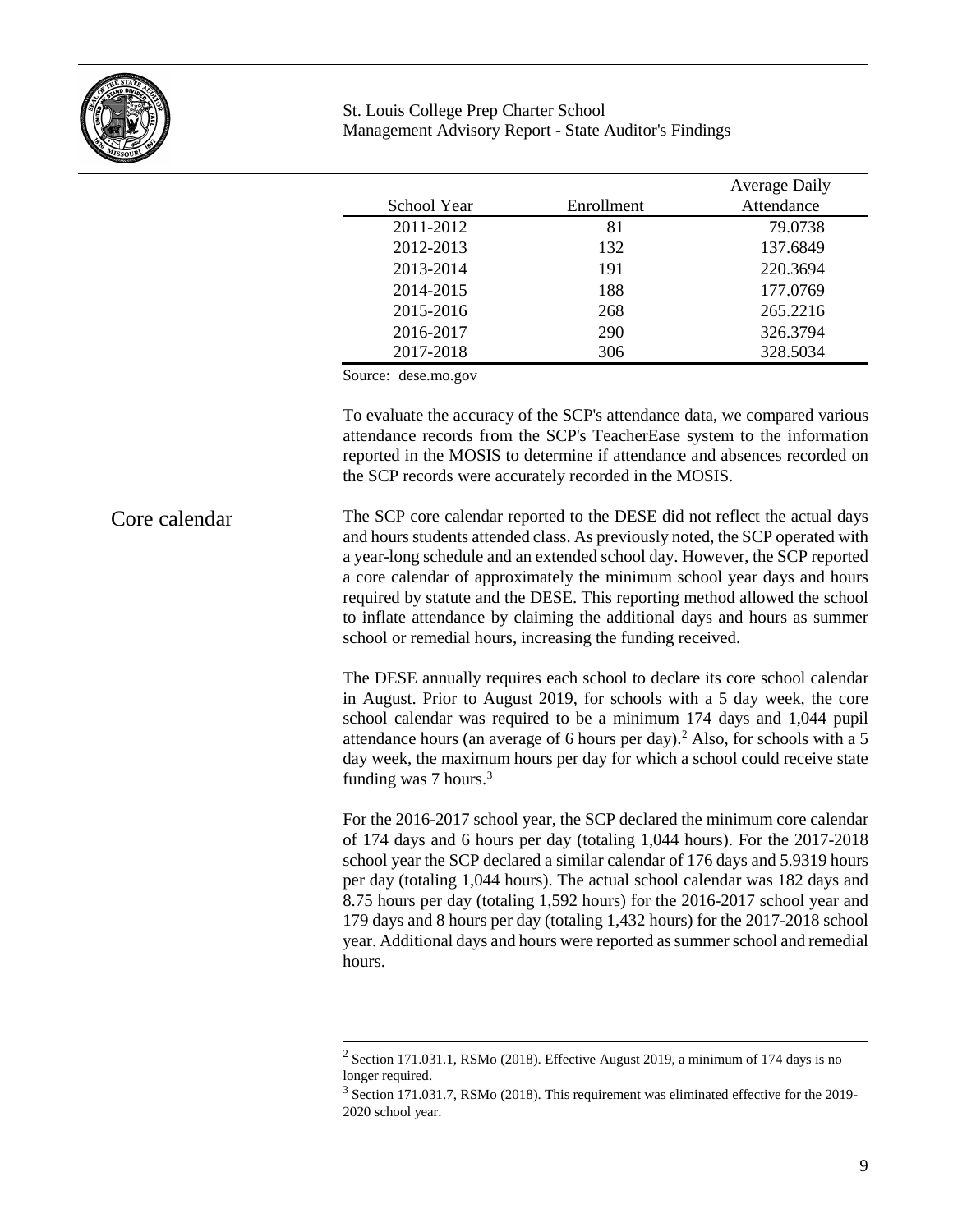

| Summer school hours | Summer school instruction hours provided to SCP students did not meet the<br>requirements established by state law and should have been considered as part<br>of the school's core calendar. For all grade levels, the SCP reported summer<br>school hours to DESE totaling approximately 12,000 hours for the 2016-2017<br>school year and 13,000 hours for the 2017-2018 school year.                                                                                                                                                                                                                                                                                                       |
|---------------------|-----------------------------------------------------------------------------------------------------------------------------------------------------------------------------------------------------------------------------------------------------------------------------------------------------------------------------------------------------------------------------------------------------------------------------------------------------------------------------------------------------------------------------------------------------------------------------------------------------------------------------------------------------------------------------------------------|
|                     | During the 2016 summer school period (July 1, 2016, through July 15, 2016),<br>there was no distinctive end to the regular school year (June 30, 2016) and<br>distinctive start to the summer school period as required by DESE. In<br>addition, because of the school's year-round calendar, all students were<br>expected to attend during the summer school period. <sup>4</sup> During the 2017<br>summer school period (July 5, 2017, through July 14, 2017), all students were<br>also expected to attend. The SCP's Interim Executive Director indicated the<br>SCP did not have a summer school and explained those days were simply<br>included as part of the extended school year. |
|                     | Reporting these hours to DESE as summer school hours allowed the school<br>to increase its ADA. <sup>5</sup> Had the SCP properly reported July attendance days as<br>part of its core calendar, no additional funding would have been provided for<br>summer school. Also, the attendance percentage for the core calendar year<br>would have been lower because the total potential attendance hours would<br>have increased. This computation would have resulted in a lower ADA and<br>decreased state funding. See the table on page 12.                                                                                                                                                 |
| Remedial hours      | Remedial instruction hours provided to SCP students did not meet the<br>requirements established by state law. Instead the hours were part of the core<br>school day and should not have been considered for additional attendance.<br>The DESE allows remedial instruction hours meeting state requirements to<br>be added to regular day attendance, increasing ADA. For all grade levels, the<br>SCP reported remedial hours to the DESE totaling approximately 26,000<br>hours for the 2016-2017 school year and 47,000 hours for the 2017-2018<br>school year.                                                                                                                           |
|                     | Remedial classes provided to SCP students and identified by the SCP's<br>Interim Executive Director were provided to all students and/or were part of<br>the core school day. These classes were not required by a school policy as a<br>condition of promotion to the next grade level and were not provided outside<br>the core school day, as required by Section 167.640.3, RSMo. We confirmed<br>this information by reviewing 40 student class schedules from the 2016-2017                                                                                                                                                                                                             |

<span id="page-11-0"></span> <sup>4</sup> DESE's Summer School Handbook indicates, 1) "Summer school programs are not mandatory and student attendance cannot be required . . . " and 2) "In order to distinguish between the regular school year and the summer school session, there must be a break of at least one school day between the close of one program and the start of the other."

<span id="page-11-1"></span><sup>5</sup> Summer school ADA is separately calculated by dividing total summer school hours by 1,044 and adding the calculated summer school ADA to the core ADA.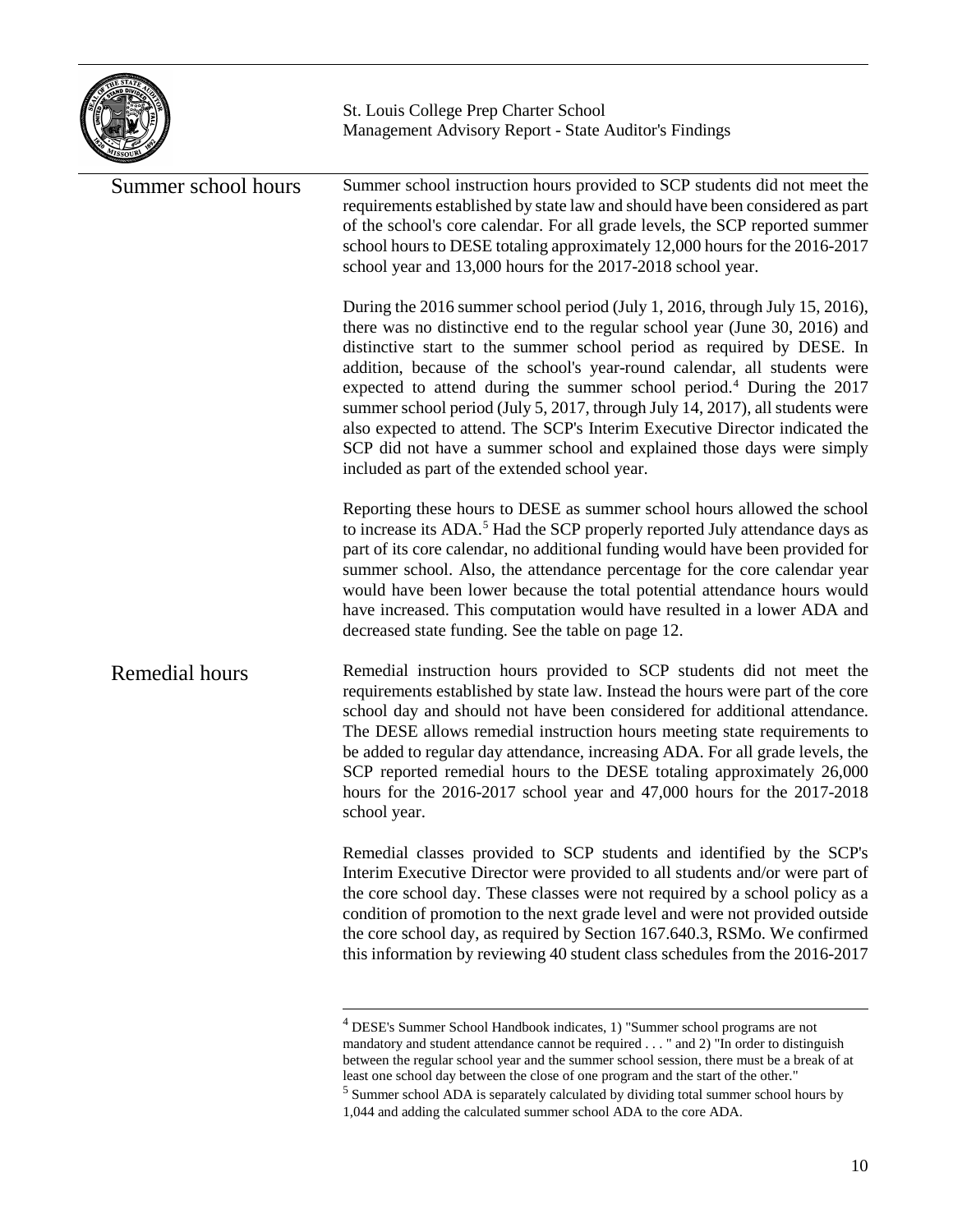

and 2017-2018 school years, noting almost all of these students were offered similar classes during the core school day.

Reporting these hours to DESE as outside the core school day allowed the school to claim the difference between the 6 hour core day declared and the actual extended school day (8.75 hours in 2016-2017 and 8 hours in 2017- 2018) as remedial instruction hours, increasing the school's ADA and state funding. Had the SCP correctly reported the core day as the 7 hours maximum allowed, including what the school classified as "remedial" instruction hours, the ADA would have been less, decreasing state funding.

We recalculated the SCP's ADA and WADA for the 2016-2017 and 2017- 2018 school years and the 2018-2019 school year through March 29, 2019, based on the extended school calendar and the maximum allowed 7 hour school day using TeacherEase data to determine the total number of days each student was marked present. To be conservative, we considered a student present for a full 7 hour day if he/she was recorded in attendance in the TeacherEase system at any point during the day. Some students may not have earned credit for a full day and the calculated attendance percentage could be less (discussed further on the next page). The following table shows our recalculations and the estimated state funding overpayment<sup>[6](#page-12-0)</sup> for each of the last 3 school years: ADA and WADA

<span id="page-12-0"></span> $6$  Our recalculations differ from that reported in the LDR AdmServices, LLC, attendance audit noted in the Background section because we allowed for 7 hour school day permitted by law. This resulted in some hours considered by the LDR AdmServices, LLC as overstated to be considered appropriate in our calculation.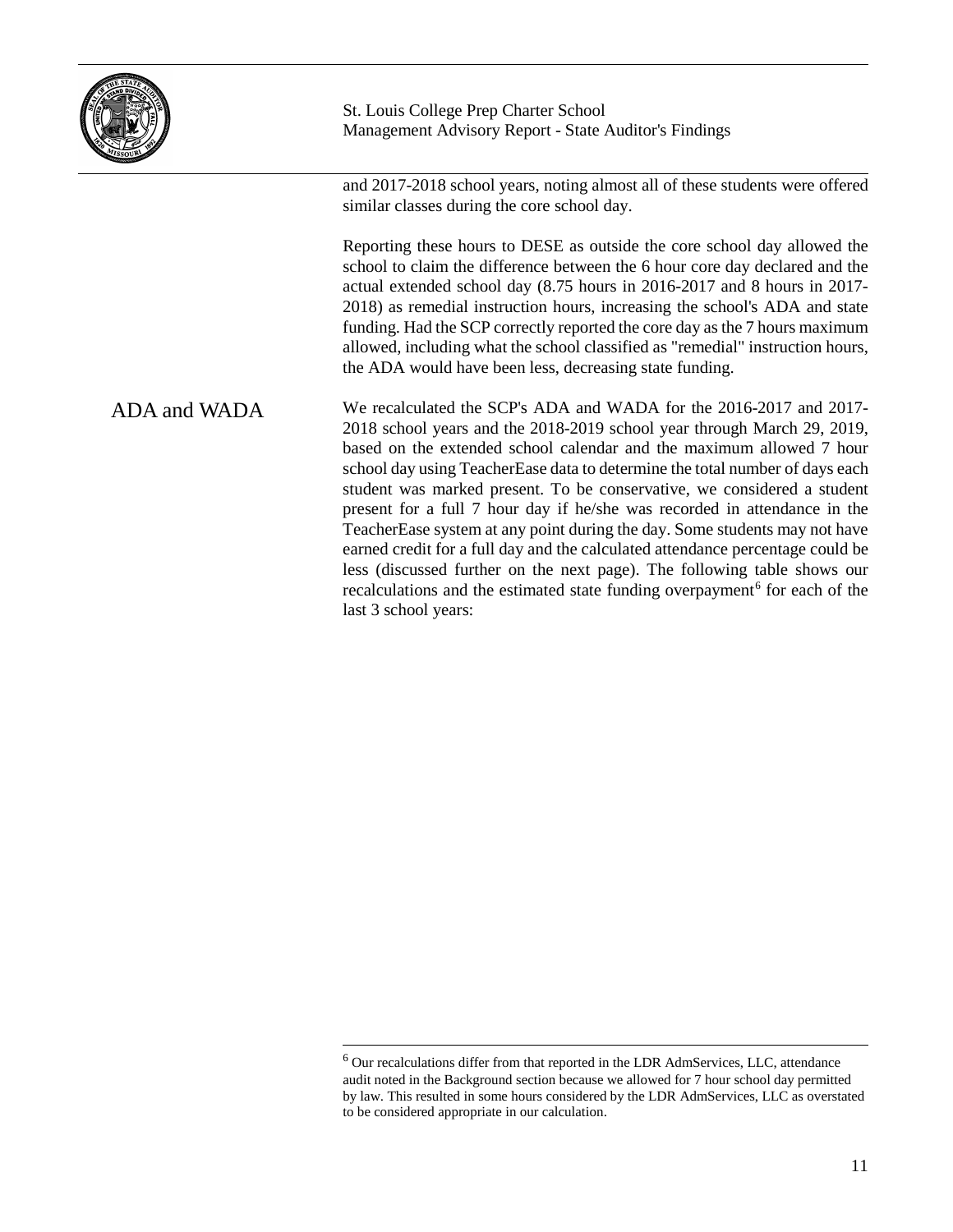

|                                                                              |                     |    |           | School Year     |     |            |
|------------------------------------------------------------------------------|---------------------|----|-----------|-----------------|-----|------------|
|                                                                              |                     |    | 2018-2019 | 2017-2018       |     | 2016-2017  |
| Estimated number of students                                                 | (a)                 |    | 315       | 319             |     | 333        |
| Days in session                                                              | (b)                 |    | 118       | 179             |     | 182        |
| Maximum hours allowed per day                                                | (c)                 |    |           | 7               |     | 7          |
| Possible attendance hours                                                    | $(a)*(b)*(c) = (d)$ |    | 260,190   | 399,707         |     | 424,242    |
| Actual hours in attendance                                                   | (e)                 |    | 214,599   | 320,691         |     | 320,243    |
| Estimated attendance percentage                                              | $(e)/(d) = (f)$     |    | 82%       | 80%             |     | 75%        |
| <b>Estimated ADA</b>                                                         | $(a) * (f) = (g)$   |    | 259.8051  | 255.9385        |     | 251.3681   |
| Plus FRL weighted calculation                                                | (h)                 |    | 39.0773   | 53.8837         |     | 50.4590    |
| Plus IEP weighted calculation                                                | (i)                 |    | 21.5006   | 26.9084         |     | 33.3252    |
| Plus LEP weighted calculation                                                | (i)                 |    | 0.0000    | 0.0000          |     | 0.0000     |
| Estimated WADA                                                               | $(g)+(h)+(i)+(j) =$ |    |           |                 |     |            |
|                                                                              | $\left( k\right)$   |    | 320.3830  | 336.7306        |     | 335.1523   |
| Regular term WADA reported to DESE                                           | (1)                 |    | 321.9603  | 400.5260        |     | 388.7387   |
| Difference                                                                   | $(k)-(l) = (m)$     |    | (1.5773)  | (63.7954)       |     | (53.5864)  |
| State funding per WADA per DESE                                              | (n)                 | \$ | 9,100     | 8,349<br>\$     | \$  | 8,271      |
| Estimated state funding overpayment<br>Plus 2018-2019 state overpayment thru | $(m)*(n) = (o)$     | \$ | (14, 354) | \$<br>(532,600) | \$  | (443,231)  |
| March 2019 not yet recouped (1)                                              | (p)                 | S  | (246,689) |                 |     |            |
| Total state funding overpayment                                              | $(o)+(p)$           |    | (261,043) | \$<br>(532,600) | \$. | (443, 231) |

(1) The estimated WADA was again incorrectly reported to the DESE, however, this was adjusted by the DESE beginning January 2019, causing the state funding per WADA to fluctuate throughout the year. Through March 2019, the DESE had paid the SCP \$2,314,110 for the 2018-2019 school year, but should have only paid \$2,053,067, an overpayment of state funding by \$261,043.

## Actual hours recorded less than hours reported

In addition to the concerns with the increased school hours, the SCP improperly reported increased individual student attendance. We compared actual student attendance hours recorded in TeacherEase to hours the SCP reported to DESE for each individual student for the 2016-2017 and 2017- 2018 school years. For the 2016-2017 school year, we determined 81 out of 333 students (24 percent) had more hours reported to DESE than the student was recorded in attendance. For the 2017-2018 school year, we determined 188 out of 319 students (59 percent) had more hours reported to DESE than the student was recorded in attendance. Overstated hours totaled approximately 10,044 hours for the 2016-2017 school year and approximately 13,255 for the 2017-2018 school year. This comparison indicates attendance was intentionally inflated and DESE overpayments are likely greater than estimated above by at least an additional \$153,000 (\$88,000 for the 2017-2018 school year and \$65,000 for the 2016-2017 school year).

The SCP had reported summer school hours to the DESE since the 2012-2013 school years. The SCP reported remedial hours to the DESE since the school's inception in the 2011-2012 school year. As previously noted, SCP staff indicated they do not believe the school ever had a remedial program as defined by state law. We did not attempt to estimate an overpayment for prior Other school years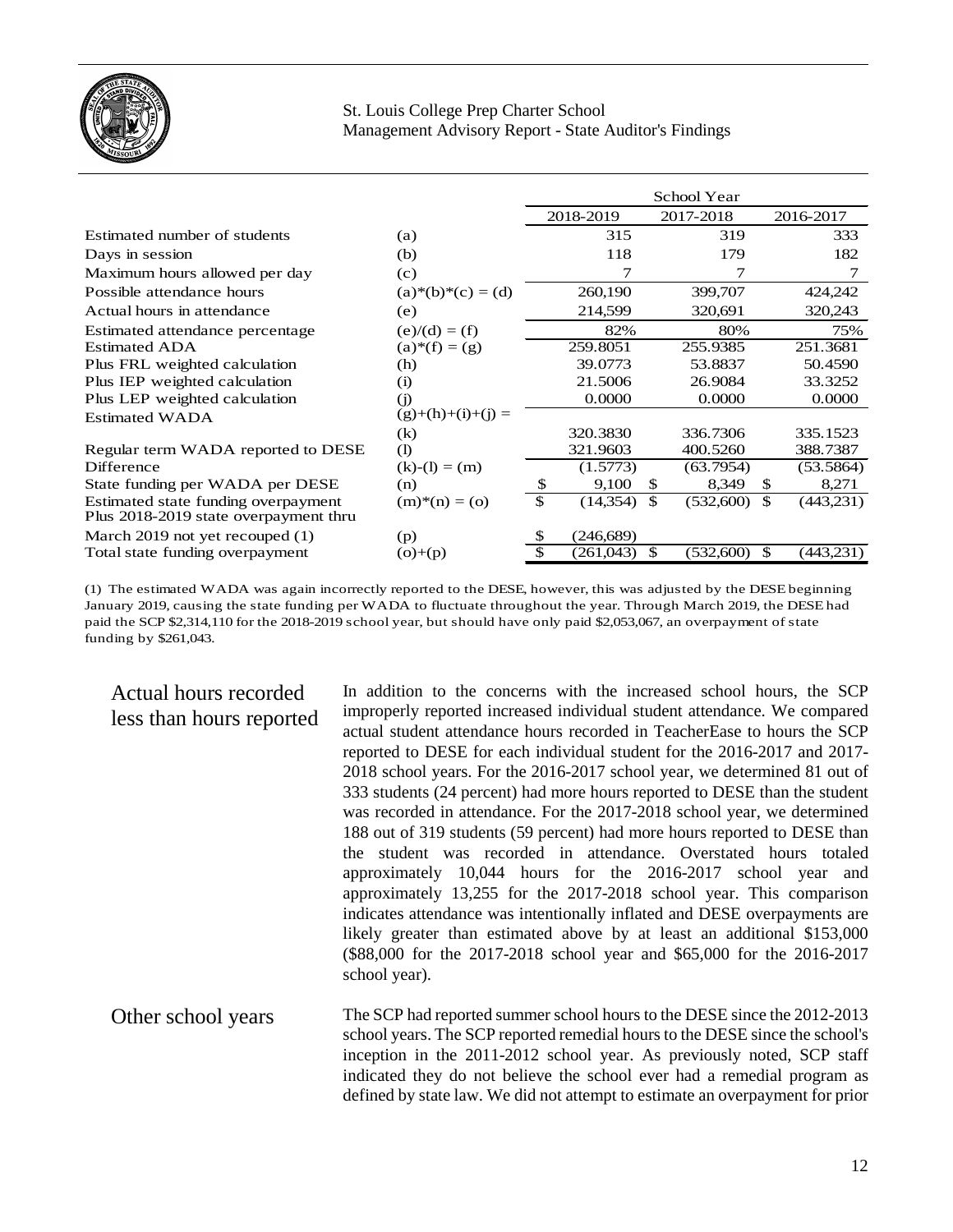|                           | St. Louis College Prep Charter School<br>Management Advisory Report - State Auditor's Findings                                                                                                                                                                                                                                                                                                                                                                                                                                                                                                                                                                                                                                                                                                                                |  |  |
|---------------------------|-------------------------------------------------------------------------------------------------------------------------------------------------------------------------------------------------------------------------------------------------------------------------------------------------------------------------------------------------------------------------------------------------------------------------------------------------------------------------------------------------------------------------------------------------------------------------------------------------------------------------------------------------------------------------------------------------------------------------------------------------------------------------------------------------------------------------------|--|--|
|                           | years. However, as noted in the Background section, LDR AdmServices,<br>LLC, estimated the potential overpayment by DESE to the SCP for these prior<br>years at an additional \$1 million.                                                                                                                                                                                                                                                                                                                                                                                                                                                                                                                                                                                                                                    |  |  |
| Conclusion                | The SCP's remedial instruction and summer school programs and student<br>attendance data do not support the ADA and WADA reported to the DESE<br>and certified by the former SCP Executive Director. These discrepancies<br>indicate the reported information was falsified. The falsification of SCP ADA<br>and WADA resulted in the SCP receiving more funding than the school was<br>entitled. In addition, the SCP may have been falsifying, and at a minimum<br>was inaccurately reporting, attendance data as early as the 2011-2012 school<br>year when it first reported remedial instruction hours. The SCP also began<br>reporting ADA greater than enrollment beginning in the 2012-2013 school<br>year. The Board did not examine these issues until they were brought to their<br>attention in the fall of 2018. |  |  |
|                           | The SAO issued a subpoena to Michael Malone, former SCP Executive<br>Director, and accepted by his attorney on July 22, 2019, to compel Mr.<br>Malone's testimony and require him to produce records and documents (see<br>Appendix A). On August 20, 2019, audit staff and an attorney of the SAO<br>took the testimony <sup>7</sup> of the former SCP Executive Director. Mr. Malone, on<br>the advice of his attorney, pleaded the 5th amendment <sup>8</sup> regarding questioning<br>related to attendance data and procedures.                                                                                                                                                                                                                                                                                          |  |  |
|                           | As further discussed in MAR finding number 2, the overpayments that<br>resulted from inflated ADA and WADA for the 2016-2017, 2017-2018, and<br>2018-2019 school years represent a liability/obligation of the charter school<br>and should be repaid as part of the dissolution process.                                                                                                                                                                                                                                                                                                                                                                                                                                                                                                                                     |  |  |
| Recommendation            | The Board of Directors work with the DESE to determine the proper<br>resolution for the overpayment of the 2016-2017, 2017-2018, and 2018-2019<br>school years, and the potential overpayments from past school years as<br>deemed necessary.                                                                                                                                                                                                                                                                                                                                                                                                                                                                                                                                                                                 |  |  |
| <b>Auditee's Response</b> | Funds are not available to pay all the school's liabilities. The Board<br>prioritized payment for teacher salaries and benefits. Once a final audit of<br>the school has been performed, the Board will disburse any remaining funds<br>to vendors, prorating payments based on amounts payable, and then will<br>close. There will not be any funds remaining to return to the DESE. We have<br>been in contact with the DESE and they are aware of the situation.                                                                                                                                                                                                                                                                                                                                                           |  |  |

<span id="page-14-0"></span> $<sup>7</sup>$  This testimony was given under oath and was recorded by a court reporter.</sup>

<span id="page-14-1"></span> $8$  Pleading the 5th amendment means that the person chooses not to answer a question(s) during testimony on the basis that he might incriminate himself.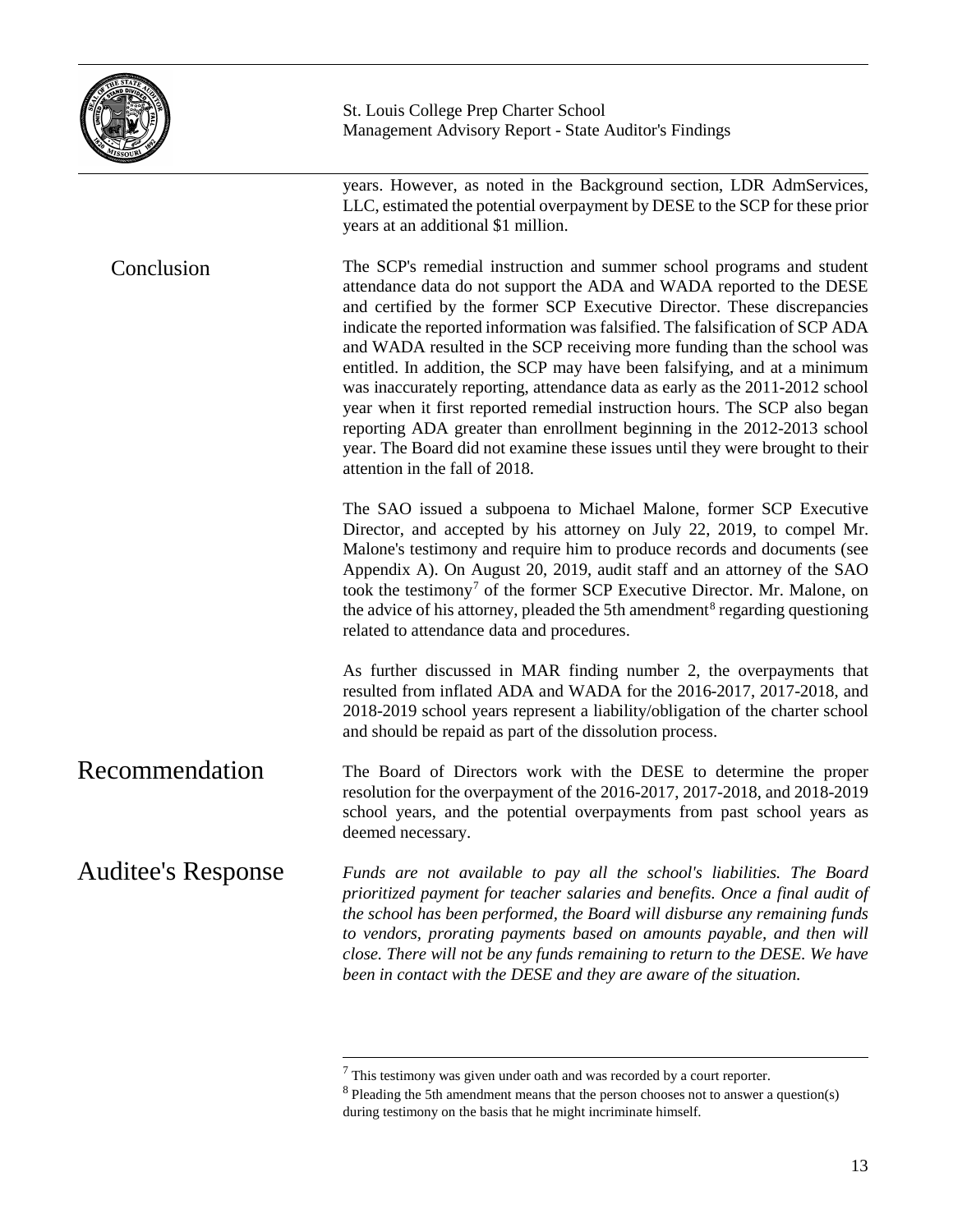

# **2. Closure and Outstanding Liabilities**

St. Louis College Prep Charter School Management Advisory Report - State Auditor's Findings

The UMSL and Board mutually agreed the school could no longer operate past the 2018-2019 school year due to the significance of overpayments of state funding and, as a result, has begun closure procedures.

As discussed in MAR finding number 1, the SCP received at least \$1.4 million over the last 3 school years based on inflated WADA. The additional funding represents approximately 15 percent of the school's state funding for the period. The SCP also had unpaid bills over 30 days past due to various vendors totaling over \$336,000 as of April 10, 2019, and has outstanding debt on school facilities totaling approximately \$1.8 million. As of March 29, 2019, the SCP reported a cash balance of \$166,808; however, additional state and federal revenues were expected from the DESE.

The following table reflects the SCP's revenues and expenditures for the year ended June 30, 2018, and the period of July 1, 2018, through March 29, 2019.

| July 1, 2019, through | Year Ended    |                        |
|-----------------------|---------------|------------------------|
| March 29, 2019        | June 30, 2018 |                        |
| 225,046               | 268,462       | Beginning cash balance |
| 3,193,230             | 4,677,481     | Revenues               |
| 3,251,468             | 4,720,897     | <b>Disbursements</b>   |
| 166,808               | 225,046       | Ending cash balance    |
|                       |               |                        |

Sections 160.400 through 160.425, RSMo, provide requirements for the organization and administration of charter schools. Statutory provisions require sponsors to develop procedures to be implemented if a charter school should close. These procedures include, but are not limited to, resolution of financial obligations and disposition of school assets.

School assets include the SCP's cash on hand and the facilities occupied by the SCP, which the Board plans to sell. Any funds remaining after repayment of liabilities for overpayment of attendance, outstanding building debt, and unpaid bills, if any, should be returned to the state in accordance with Section 160.405.1(17), RSMo.

Recommendation Auditee's Response The Board of Directors return any remaining funds to the DESE.

*Funds are not available to pay all the school's liabilities. The Board prioritized payment for teacher salaries and benefits. Once a final audit of the school has been performed, the Board will disburse any remaining funds to vendors, prorating payments based on amounts payable, and then will close. There will not be any funds remaining to return to the DESE. We have been in contact with the DESE and they are aware of the situation.*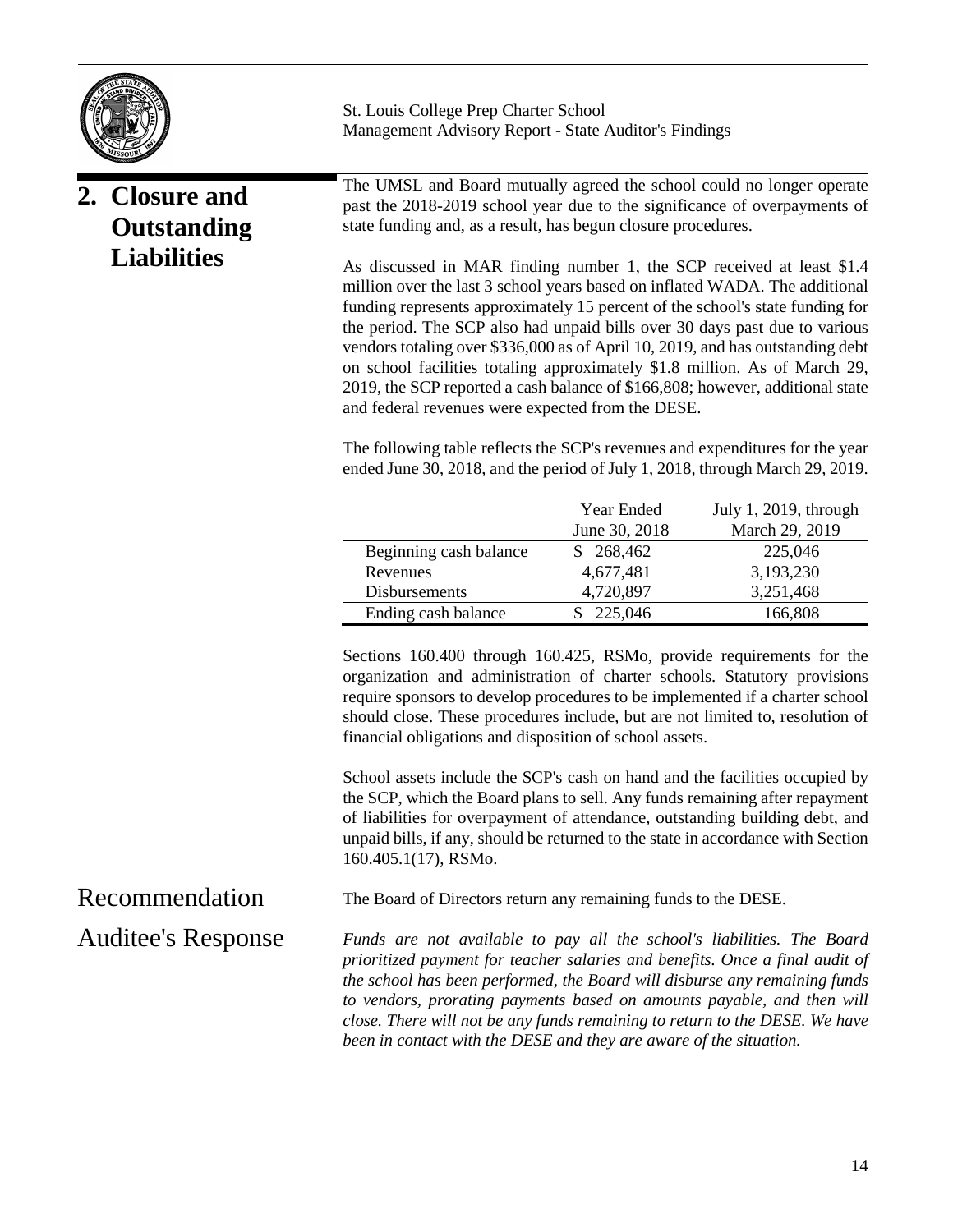|                                              |                                     | St. Louis College Prep Charter School<br>Management Advisory Report - State Auditor's Findings                                                                                                                                                                                                                                                                                                                                                                                                                                                                                                                                                                                                                                                                                       |
|----------------------------------------------|-------------------------------------|--------------------------------------------------------------------------------------------------------------------------------------------------------------------------------------------------------------------------------------------------------------------------------------------------------------------------------------------------------------------------------------------------------------------------------------------------------------------------------------------------------------------------------------------------------------------------------------------------------------------------------------------------------------------------------------------------------------------------------------------------------------------------------------|
| 3. Student Enrollment<br>and Personnel Files |                                     | Student enrollment was not always properly documented and personnel files<br>were not always complete making it more difficult to ensure required closure<br>procedures could be followed.                                                                                                                                                                                                                                                                                                                                                                                                                                                                                                                                                                                           |
|                                              | Student enrollment                  | Out of 40 student files reviewed from the 2016-2017, 2017-2018, and 2018-<br>2019 school years, 3 (7.5 percent) of the enrollment packets could not be<br>located and another 26 (65 percent) were incomplete. Eight of these 26<br>enrollment packets lacked proof of residency. All new or re-enrolling students<br>were required to complete an enrollment packet including proof of residency,<br>transportation information, home language survey, medical information, etc.<br>During the 2018-2019 school year, SCP staff began reviewing all enrollment<br>files for completeness.                                                                                                                                                                                           |
|                                              | Personnel files                     | Personnel records for all 5 employees reviewed were not complete and/or<br>maintained in accordance with School Board Policy 4860. During our review<br>of the personnel files, we noted required documentation was missing from<br>each of the 5 files including employment applications, educational transcripts,<br>employment contracts, and performance evaluations. In addition, health<br>insurance and immigration records were not maintained separately from the<br>personnel files as required by School Board Policy 4860.                                                                                                                                                                                                                                               |
|                                              | Conclusion                          | Complete and accurate enrollment information was needed while the school<br>was operating to ensure students were eligible to attend the SCP and is needed<br>post-closure to ensure complete information is provided to the students' new<br>schools. Complete personnel records should be maintained for all employees<br>to provide documentation of personnel actions and ensure accurate records<br>are transferred after closure. School staff indicated that the SCP experienced<br>significant staff turnover, which may have contributed to the incomplete<br>enrollment and personnel files. Section 160.405, RSMo, requires the orderly<br>transition of student records to new schools, archival of student records, and<br>transfer or repository of personnel records. |
|                                              | Recommendation                      | The Board of Directors ensure procedures are established and followed to<br>ensure the appropriate transfer of complete and accurate student and<br>personnel records.                                                                                                                                                                                                                                                                                                                                                                                                                                                                                                                                                                                                               |
|                                              | <b>Auditee's Response</b>           | We assembled and have transferred all records as required. Student records<br>were transferred to the St. Louis Public School District and personnel records<br>have been transferred to the charter sponsor UMSL.                                                                                                                                                                                                                                                                                                                                                                                                                                                                                                                                                                   |
|                                              | 4. Credit Card<br><b>Procedures</b> | Credit card procedures needed improvement. SCP personnel made<br>unsupported and other questionable credit card purchases. Credit card<br>purchases totaled approximately \$175,000 during the 2017-2018 school year<br>and \$106,000 during the 2018-2019 school year through February 22, 2019.                                                                                                                                                                                                                                                                                                                                                                                                                                                                                    |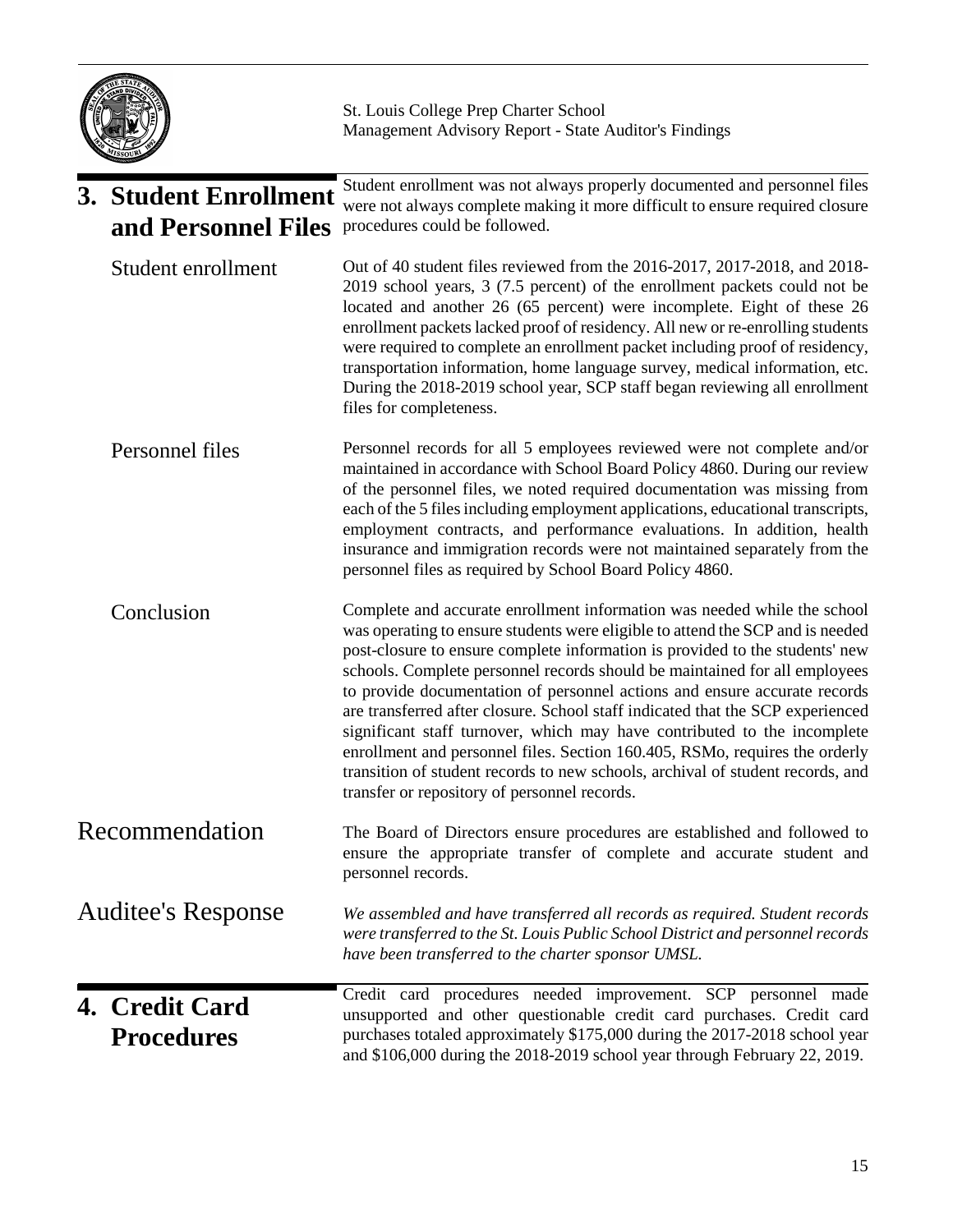

SCP policy required preapproval for credit card purchases, completion of a credit card sign out sheet, and receipts supporting purchases be turned in with the credit card after use and examined for compliance with policies. These policies included, but were not limited to, ensuring purchases were "for the school or to pay for reasonable travel expenses incurred when performing job duties" and ". . . under no circumstances may employees use school funds to make unauthorized or personal purchases." However, these policies were not consistently followed prior to the resignation of the former Executive Director in the fall of 2018.

SCP personnel could not provide supporting documentation for 28 of 50 credit card purchases (56 percent) reviewed, totaling \$13,916, from the 2017- 2018 and 2018-2019 school years. In most cases, no documentation beyond the credit card statement was available. In addition, in many other instances, only a credit card charge slip was submitted rather than a detailed invoice. Unsupported transactions included purchases of food, hotel stays, a vacation package, and several purchases from Amazon. Without actual invoices, the SCP cannot determine if the purchases were for legitimate school-related items or were personal items purchased by employees.

After our initial test work identified concerns with credit card purchases, we requested and reviewed all credit card purchases for which the Interim Executive Director could locate supporting documentation. During this review we identified numerous questionable purchases. These transactions were supported by a receipt or invoice that agreed to the amount charged, but there was no additional information to indicate the purpose of the purchase and how it related to school business or complied with school policy. We identified 37 such purchases totaling \$3,178. These transactions included purchases of food, drinks, etc. (\$538), gift cards and fees (\$1,210), alcohol  $($683)$ ,<sup>[9](#page-17-0)</sup> and other miscellaneous items  $($752)$ . In addition, the Interim Executive Director indicated that she believed at least \$85 of other credit card purchases were likely for personal use and improper. See Appendix B for detailed information about the unsupported, questionable, and improper purchases. These transactions include purchases of approximately \$200 from Amazon shipped directly to the former Executive Director's personal residence. We could not determine what items were purchased or if the school received them.

As discussed in MAR finding number 1, we issued a subpoena to the former SCP Executive Director. When questioned under oath regarding credit card

<span id="page-17-0"></span> $9$  The SCP Policy for Reimbursement of Meals and Entertainment indicates "expenses are limited to student recruitment, board meetings, and staff meetings. Alcoholic beverages are not reimbursed unless approved by the Executive Director." While the purchase of alcohol for the staff Christmas party was approved by the Interim Executive Director, the amount of alcohol purchased is questionable.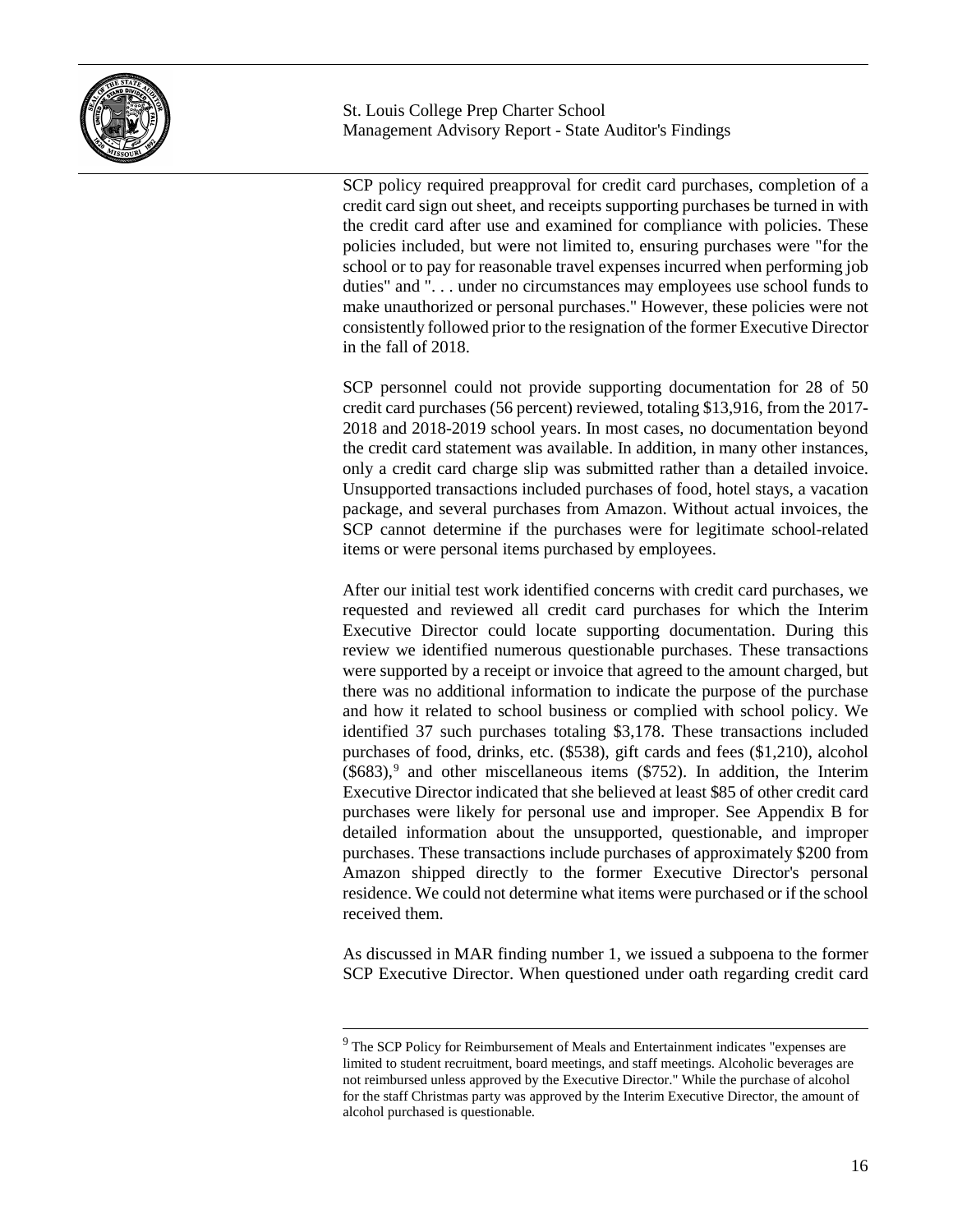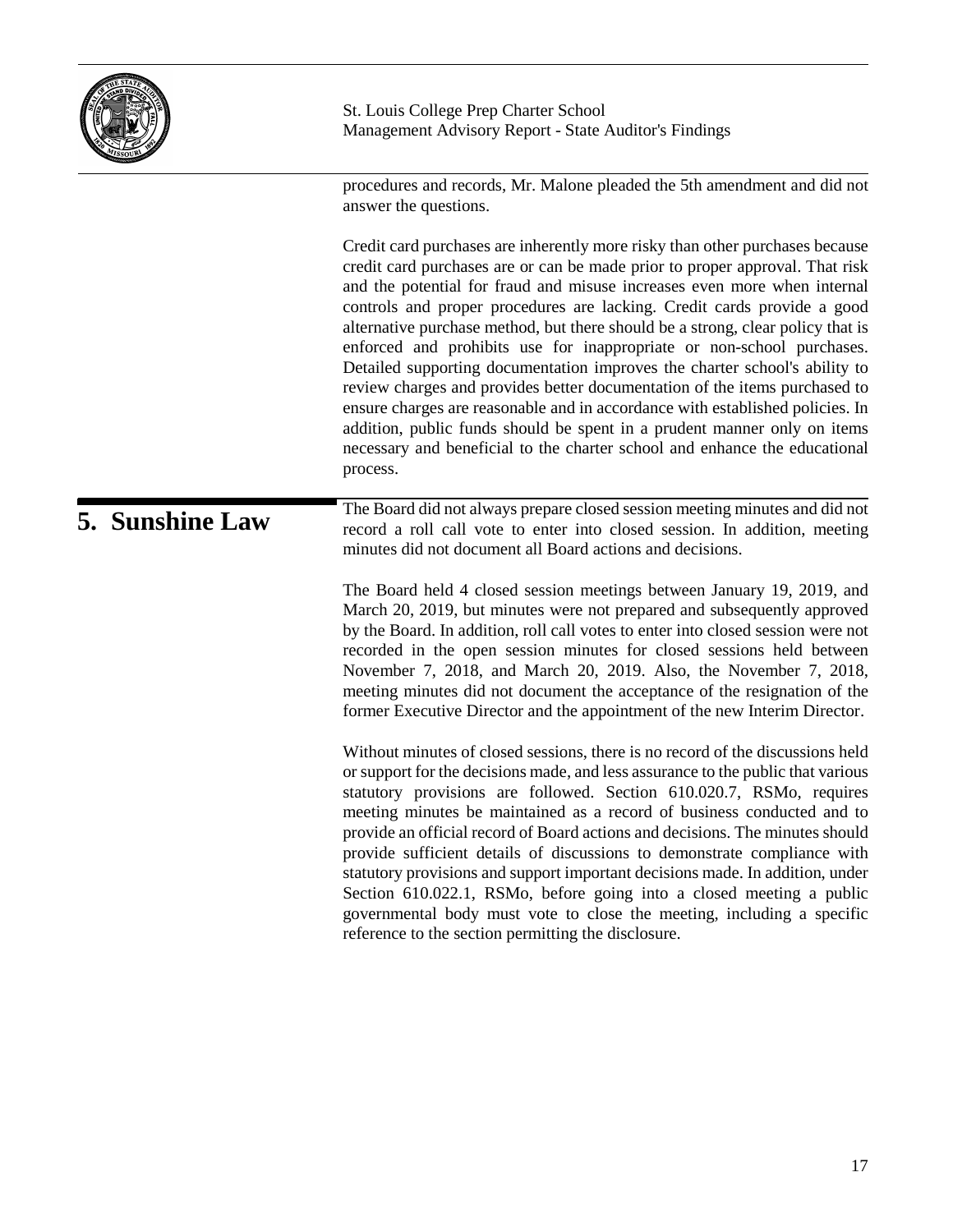

Appendix A St. Louis College Prep Charter School State Auditor Subpoena - Michael Malone

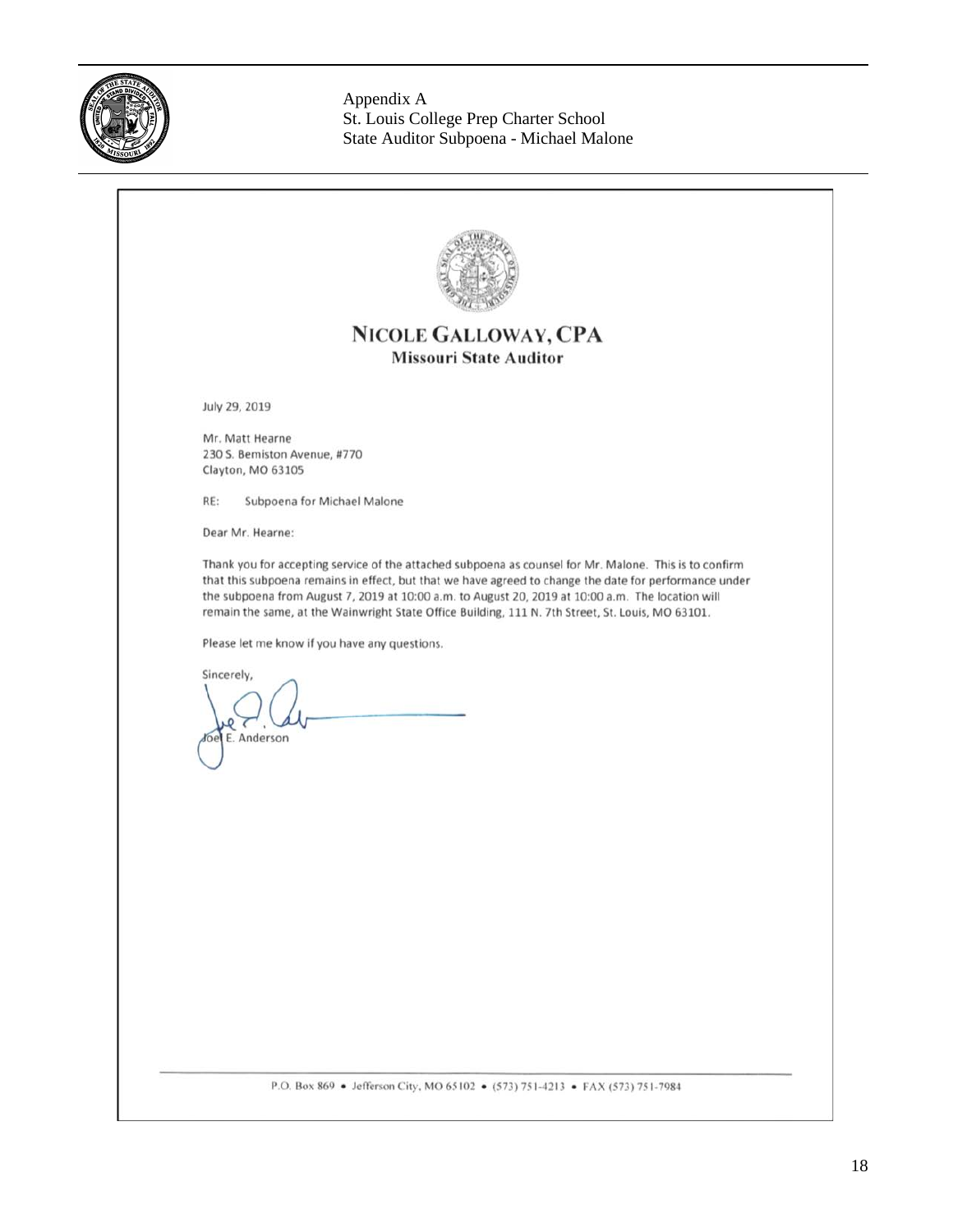

Appendix A St. Louis College Prep Charter School State Auditor Subpoena - Michael Malone

|     | <b>SUBPOENA</b>                                                                                                                                                                                                                                                                                                                                                                                                                                                                                             |
|-----|-------------------------------------------------------------------------------------------------------------------------------------------------------------------------------------------------------------------------------------------------------------------------------------------------------------------------------------------------------------------------------------------------------------------------------------------------------------------------------------------------------------|
| To: | <b>Michael Malone</b>                                                                                                                                                                                                                                                                                                                                                                                                                                                                                       |
|     | 5951 Marwinette Ave.<br><b>St. Louis, MO 63116</b>                                                                                                                                                                                                                                                                                                                                                                                                                                                          |
|     | personally before the State Auditor or her representatives, Joel<br>Anderson, Chief Litigation Counsel, in Room 116 of The Wainwright<br>State Office Building, 111 N. 7th St., St. Louis, MO 63101, at 10:00<br>a.m. on August 7, 2019, for purposes of providing testimony, and for<br>producing for examination, copying, and interrogation the records and<br>documents listed on Exhibit A attached to this Subpoena.<br>ISSUED this 15th day of July, 2019, pursuant to Section<br>29.235.4(1), RSMo. |
|     | Nicole Galloway                                                                                                                                                                                                                                                                                                                                                                                                                                                                                             |
|     | Missouri State Auditor                                                                                                                                                                                                                                                                                                                                                                                                                                                                                      |
|     |                                                                                                                                                                                                                                                                                                                                                                                                                                                                                                             |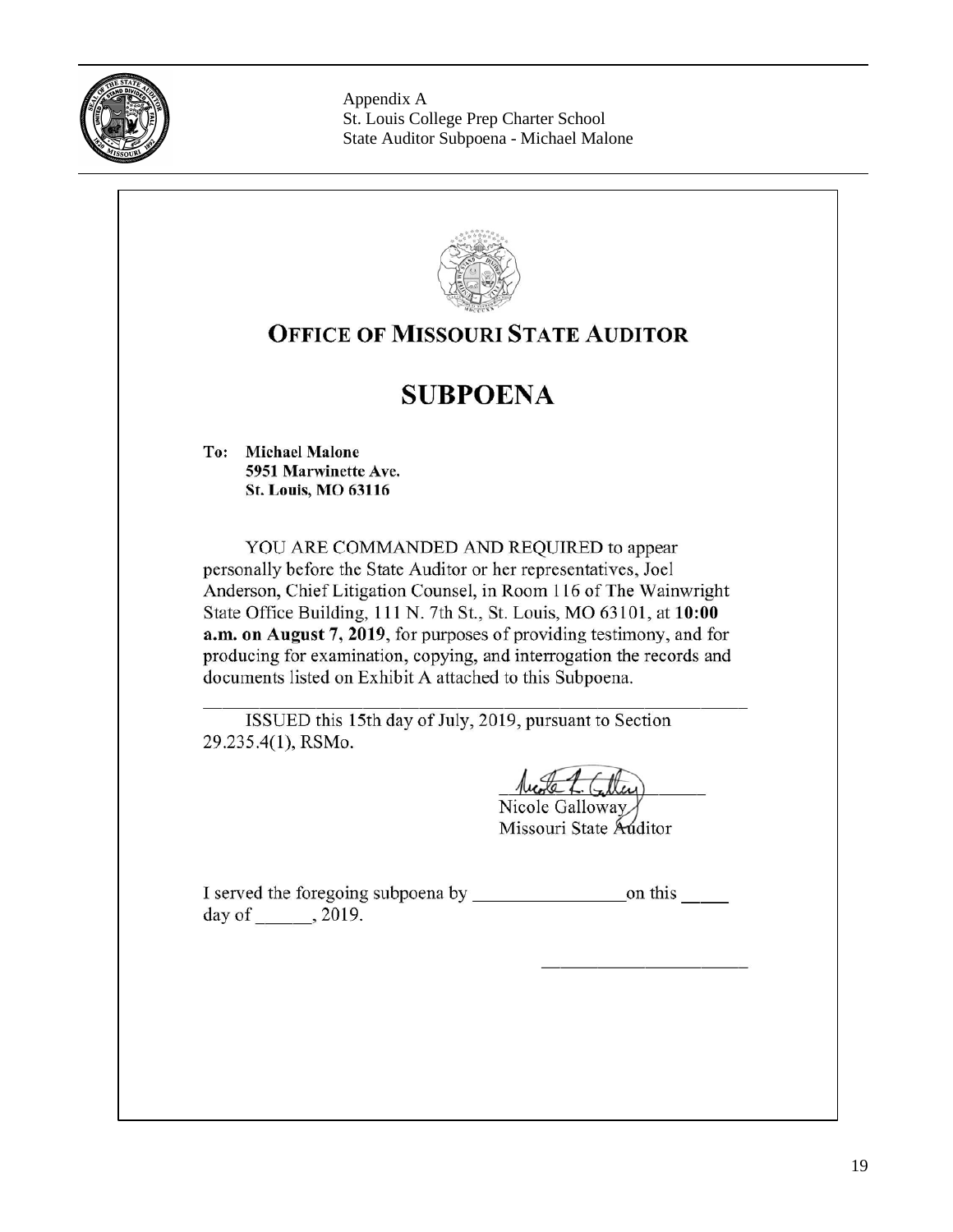

Appendix A St. Louis College Prep Charter School State Auditor Subpoena - Michael Malone

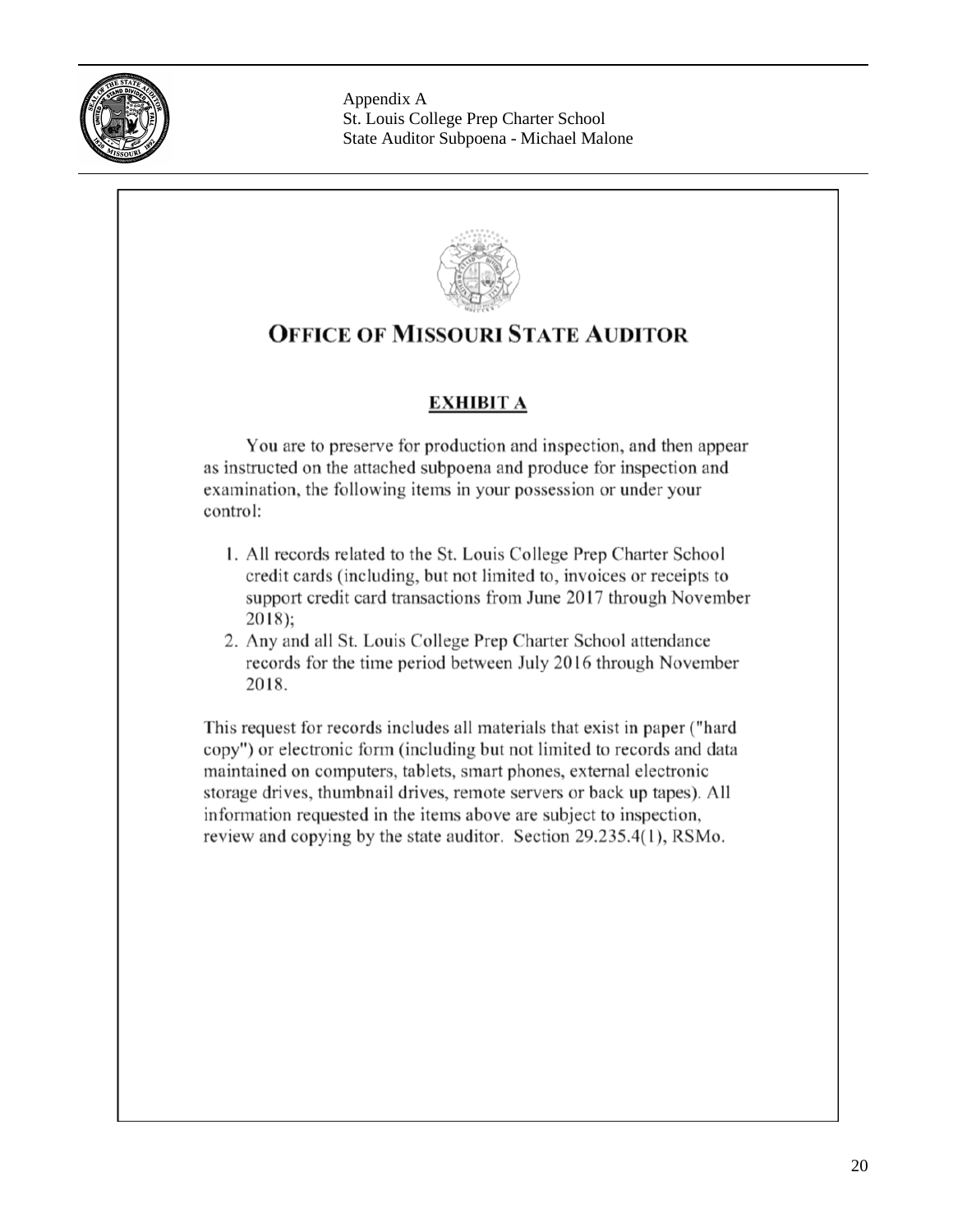#### Appendix B

#### St. Louis College Prep Charter School

Supporting Documentation - Unsupported, Questionable, and Improper Credit Card Purchases For the Period June 23, 2017, through January 20, 2019

| Transaction |                                      |                                              |                           |                               |                 | Amount           |                |
|-------------|--------------------------------------|----------------------------------------------|---------------------------|-------------------------------|-----------------|------------------|----------------|
| Date $(1)$  | <b>Employee Title</b>                | Vendor                                       | Purpose (2)               | Type $(3)$                    | Unsupported (4) | Questionable (5) | Improper $(6)$ |
| 6/23/2017   | Registrar/Tech Coordinator           | Imo's Pizza, St. Louis, MO                   |                           | Travel                        | \$              | 15               |                |
| 6/29/2017   | Registrar/Tech Coordinator           | Sam's Club, Maplewood, MO                    | <b>Snacks</b>             | Supplies                      |                 | 42               |                |
| 7/1/2017    | Registrar/Tech Coordinator           | Papa John's                                  |                           | Professional                  |                 |                  |                |
|             |                                      |                                              |                           | Development                   |                 | 105              |                |
| 7/8/2017    | Registrar/Tech Coordinator           | Papa John's, St. Louis, MO                   |                           | Travel                        |                 | 116              |                |
| 7/10/2017   | Registrar/Tech Coordinator           | Lowe's, Kirkwood, MO                         | Moving boxes              | Supplies                      |                 | 10               |                |
| 7/11/2017   | Registrar/Tech Coordinator           | Fields Foods, St. Louis, MO                  | Groceries                 | Supplies                      |                 | 34               |                |
| 8/13/2017   | Registrar/Tech Coordinator           | Amazon Marketplace                           |                           | Supplies                      | 450             |                  |                |
| 8/14/2017   | Registrar/Tech Coordinator           | Fields Foods, St. Louis, MO                  | Floral                    | Supplies                      |                 | 23               |                |
| 8/15/2017   | Registrar/Tech Coordinator           | Walmart Supercenter, Kirkwood, MO            | Groceries                 | Supplies                      |                 | 39               |                |
| 8/24/2017   | Director of Development              | American Carnival Mart, St. Louis, MO        | Party Supplies            | Supplies                      |                 | 19               |                |
| 9/8/2017    | Former Executive Director            | Costco Wholesale, St. Louis, MO              |                           | Supplies                      |                 | 312              |                |
| 9/13/2017   | Former Executive Director            | Hotwire                                      |                           | Travel                        | 133             |                  |                |
| 9/13/2017   | Former Executive Director            | Panera Bread, Festus, MO                     | 3 sandwiches              | Travel                        |                 | 33               |                |
| 9/15/2017   | Former Executive Director            | Subway, Sikeston, MO                         | 3 sandwiches              | Travel                        |                 | 24               |                |
| 9/18/2017   | <b>Business Operations Manager</b>   | Country Corner, Tan-Tar-A Resort             | <b>Snacks</b>             | Travel                        |                 |                  | 5              |
| 9/18/2017   | <b>Business Operations Manager</b>   | Dierbergs Lakeview, Osage Beach, MO          | Groceries                 | Supplies                      |                 | 11               |                |
| 9/19/2017   | <b>Business Operations Manager</b>   | Casey's General Store, Cuba, MO              | Snacks and drink          | Travel                        |                 | 6                |                |
| 9/20/2017   | <b>Business Operations Manager</b>   | QuikTrip #649, Green Park, MO                | Fuel                      | Professional                  |                 |                  |                |
|             |                                      |                                              |                           | Development                   |                 | 28               |                |
| 9/28/2017   | <b>Business Operations Manager</b>   | ExxonMobil, Kingdom City, MO                 | Snacks and drink          | Travel                        |                 | 6                |                |
| 9/28/2017   | <b>Business Operations Manager</b>   | Rick's Café, Jefferson City, MO              |                           | Travel                        |                 | 3                |                |
| 10/3/2017   | Former Executive Director            | Walgreens, St. Louis, MO                     | Groceries and drink       | Supplies                      |                 | 11               |                |
| 10/4/2017   | <b>Business Operations Manager</b>   | Priceline Vacation Package                   |                           | Travel                        | 885             |                  |                |
| 10/4/2017   | <b>Business Operations Manager</b>   | Independent Youth Inc.                       |                           | Other Professional/           |                 |                  |                |
|             |                                      |                                              |                           | <b>Technical Services</b>     | 528             |                  |                |
| 10/4/2017   | <b>Business Operations Manager</b>   | Walgreens, St. Louis, MO                     | Gift cards, fees & snacks | <b>Instructional services</b> |                 | 473              |                |
| 10/5/2017   | Former Executive Director            | Reserve Restaurant & Lounge, Kansas City, MO |                           | Travel                        | 56              |                  |                |
| 10/7/2017   | Former Executive Director            | Marriott Hotel, Kansas City, MO              |                           | Travel                        | 460             |                  |                |
| 10/9/2017   | <b>Business Operations Manager</b>   | <b>Therapy Shoppe</b>                        |                           | Supplies                      | 792             |                  |                |
| 10/9/2017   | <b>Business Operations Manager</b>   | Schnucks Loughborough, St. Louis, MO         | Innovation mix            | Supplies                      |                 | 14               |                |
| 10/12/2017  | <b>Business Operations Manager</b>   | <b>Boxwood Technology</b>                    |                           | Other Professional/           |                 |                  |                |
|             |                                      |                                              |                           | <b>Technical Services</b>     | 345             |                  |                |
| 10/19/2017  | <b>Business Operations Manager</b>   | Johnny Mac's Store                           |                           | Supplies - Uniforms           | 3,000           |                  |                |
| 10/20/2017  | Former Executive Director            | The Wood Shack, St. Louis, MO                | Sandwich                  | Travel                        |                 |                  | 17             |
| 10/23/2017  | <b>Business Operations Manager</b>   | Amazon Marketplace                           |                           | Supplies - PE                 | 576             |                  |                |
| 10/24/2017  | Former Executive Director            | Hotels.com                                   |                           | Travel                        | 678             |                  |                |
| 11/1/2017   | <b>Business Operations Manager</b>   | Shop'n Save, Ellisville, MO                  | Cupcakes                  | Supplies                      |                 | 23               |                |
| 11/3/2017   | <b>Business Operations Manager</b>   | Quik Trip #621, Ballwin, MO                  | <b>Snacks</b>             | Travel                        |                 | $\overline{4}$   |                |
| 11/3/2017   | Former Executive Director            | Walgreens, St. Louis, MO                     | Light sets and napkins    | Supplies                      |                 | 53               |                |
| 11/7/2017   | Former Executive Director            | Tim Horton's                                 | Sandwich and donuts       | Travel                        |                 | 25               |                |
| 11/9/2017   | Former Executive Director            | Living Room Art House Coffee, Maplewood, MO  | Food                      | Travel                        |                 |                  | 12             |
|             | 11/14/2017 Former Executive Director | Bogart's Smokehouse, St. Louis, MO           |                           | Travel                        | 30              |                  |                |